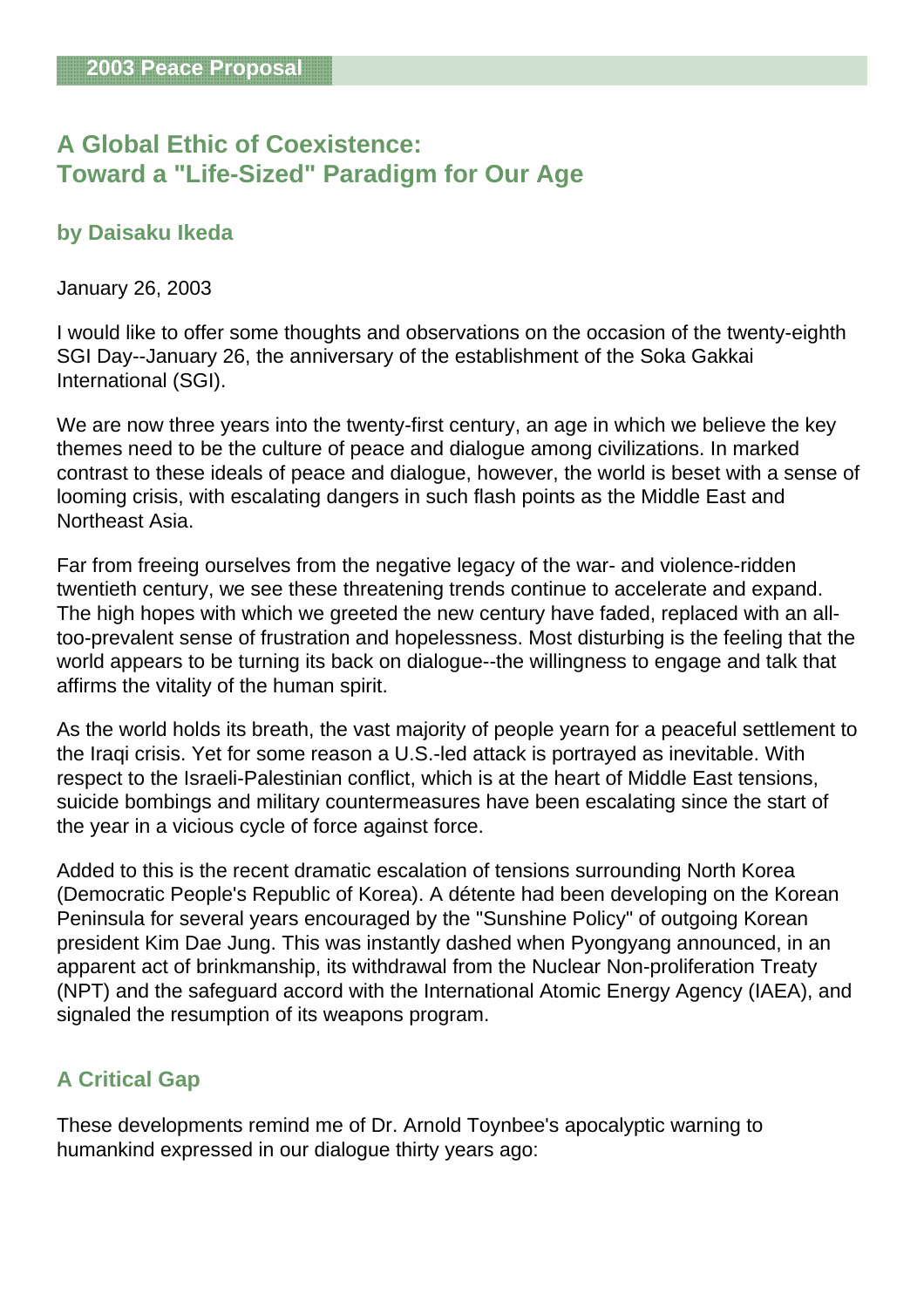The most alarming feature of present-day society is that the power conferred by technology has recently increased to an unprecedented degree at an unprecedented rate, while the average level of the moral--or immoral- behavior of the human beings who now wield this vastly increased power has remained stationary, or may actually have declined.

We are aware of this widening gap between power and ethical standards of behavior. The gap has been dramatized in the discovery of the technique for atomic fission... .

It is hard to see how, in the atomic age, mankind can avoid committing masssuicide if it does not raise the average level of its behavior to the level actually attained by the Buddha and by Saint Francis of Assisi. (330)

Dr. Toynbee maintained that the ethical standard--the power of the spirit fully committed to nonviolence embodied by these rare religious giants--cannot remain as unattainable "counsels of perfection" (330) but must be brought to bear on controlling the monstrous products of modern technology such as nuclear weapons. Based on his reading of history, however, he was pessimistic about our ability to do this. What hope he had, he pinned on the possibility of a revolution in religion, which might improve the world through a rapid and wide-reaching transformation of people's hearts and minds.

We must bear in mind the words of this great scholar as the crises of nuclear and other weapons of mass destruction become aggravated today.

I have consistently asserted that the mission of the SGI in society is to employ the spirit that wells from the very depths of life to do battle with those forces in the world--violence, authority, materialism--that continue to violate human dignity. In concrete terms, the essence of this spiritual battle lies in never losing faith in the power of words, in remaining committed to dialogue under any circumstance.

This is much more difficult than it sounds, for sooner or later we will be confronted with the type of adversary that prefers violence to discussion, the kind of evil that denies the language which constitutes the core of our humanity. It is then that our commitment to dialogue is most severely tested and its true worth proven.

#### **Eichmann's Silence**

I am reminded of the chilling example of Adolf Eichmann, the former SS lieutenant colonel who played a pivotal role in the horrors of the Holocaust. After the war, he was captured in Argentina and clandestinely flown to Jerusalem by Israeli intelligence agents. After a trial that held the world's attention, he was hanged in 1962. Though responsible for orchestrating appalling atrocities, Eichmann asserted in court that he was simply doing his duty as a cog in the Nazi machine, that he was only following orders.

A recent Japanese play by Masakazu Yamazaki revolves around the interaction between Eichmann and Peter Malkin, the Israeli secret agent who masterminded the arrest. The theme focuses on whether Eichmann can be induced to express remorse for his deeds.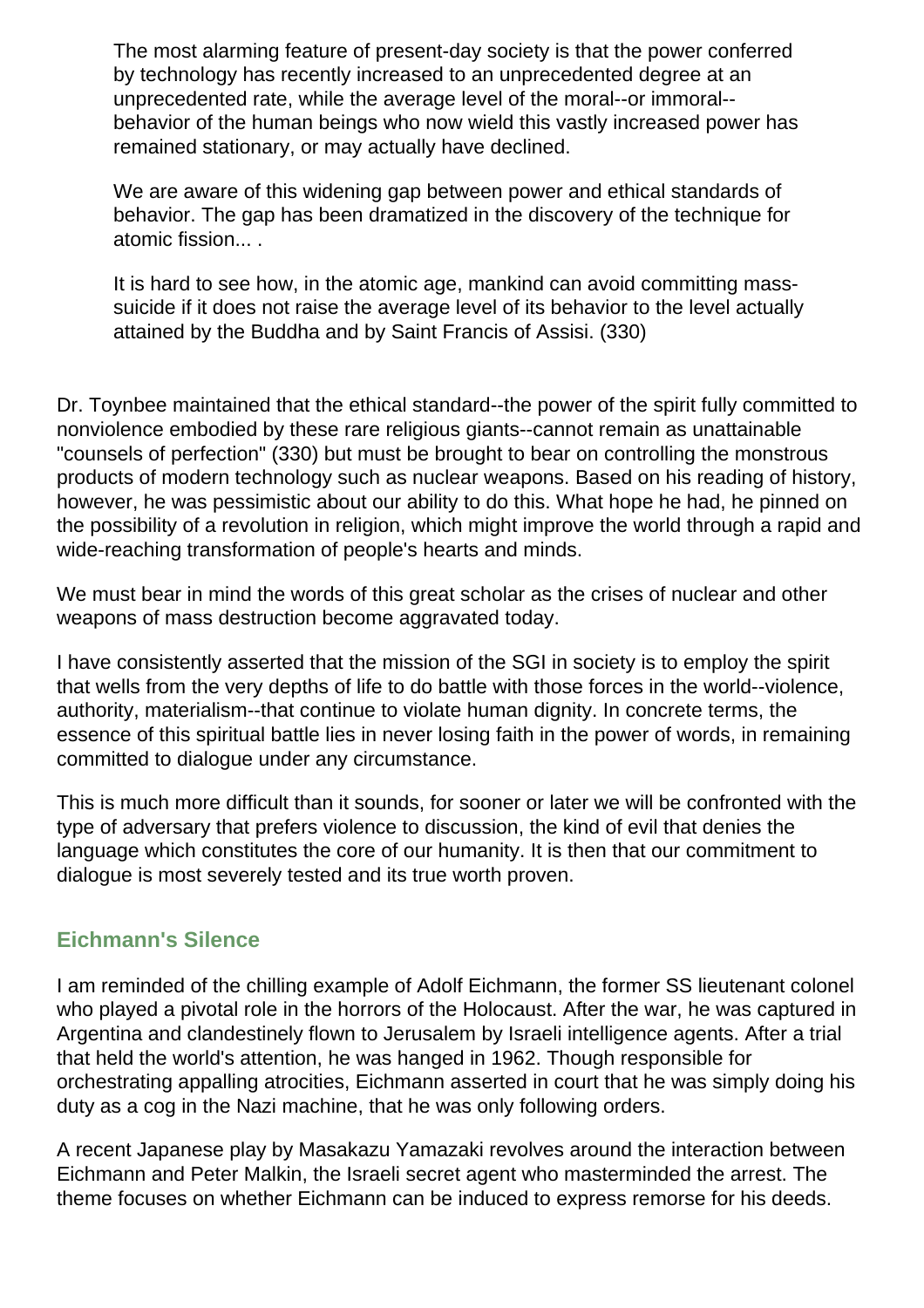Even at the expense of violating the rules, Malkin attempts to persuade Eichmann to account for his crimes by appealing to his sense of justice. In the play, Malkin pleads with Eichmann: "I want words. Give me your words. Please" (337). But Eichmann never once utters words of remorse.

The drama identifies a key difference between evil and justice. Evil does not require that those it destroys understand its nature, whereas justice cannot function without being understood. Justice consists of explanation. It is the need to understand evil people and evil itself, to explain why they exist.

Explanation and understanding are made possible through the power of words. Without them, justice and good are impossible. The character of Malkin, at a loss before Eichmann's rejection of words and dialogue, embodies how difficult it is to engage in and not abandon the spiritual battle to the end.

But these difficulties--which made even Toynbee pessimistic of our prospects--must not be allowed to stifle our spirituality, no matter the oppressive weight with which they bear down on us. We must not be silent. Permitting good to be silenced plays into the hands of evil. If indeed we are *Homo loquens*--man made human by the capacity for speech--we must not give up the effort of dialogue regardless of the magnitude of the crisis.

Let us continue the work of pricking holes in the shrouds of darkness, always focusing on the long term and rising above the emotions of the trying moment. We must exert all our strength of the spirit to press forward with dialogue.

We should do so in the conviction voiced so vividly by Hemingway in *The Old Man and the Sea*: "[M]an is not made for defeat. A man can be destroyed but not defeated" (96).

#### **The "War on Terrorism"**

It is apparent that the disquieting developments involving Iraq and North Korea are directly and indirectly linked to the "war on terrorism" launched after the September 11, 2001, terror attacks in the United States.

With the destruction of the Taliban regime in Afghanistan, the terrorist network seems to have been expelled from that country. But it is far from being eradicated, and its links to attacks in Indonesia, Russia, Kenya and elsewhere have been suspected if not confirmed. A war waged against a borderless entity lacking the defined structure of a sovereign state could drag on forever.

What kind of leadership is required in such a volatile and explosive situation?

Hopefully, Japan will do more than just follow the lead of the United States and will take autonomous measures in line with its alliance commitments. I think that Japan's post-Cold War diplomacy has now reached a crucial moment: Its capacity for independent and responsible decision-making will be tested by how it responds to the immediate issues of Iraq and North Korea as well as to the broader challenge of contributing with China and our other neighbors in Northeast Asia to peace and stability in the region.

For better or worse, however, the initiative for resolving the present emergency is in the hands of the United States, the world's only superpower whose economic and military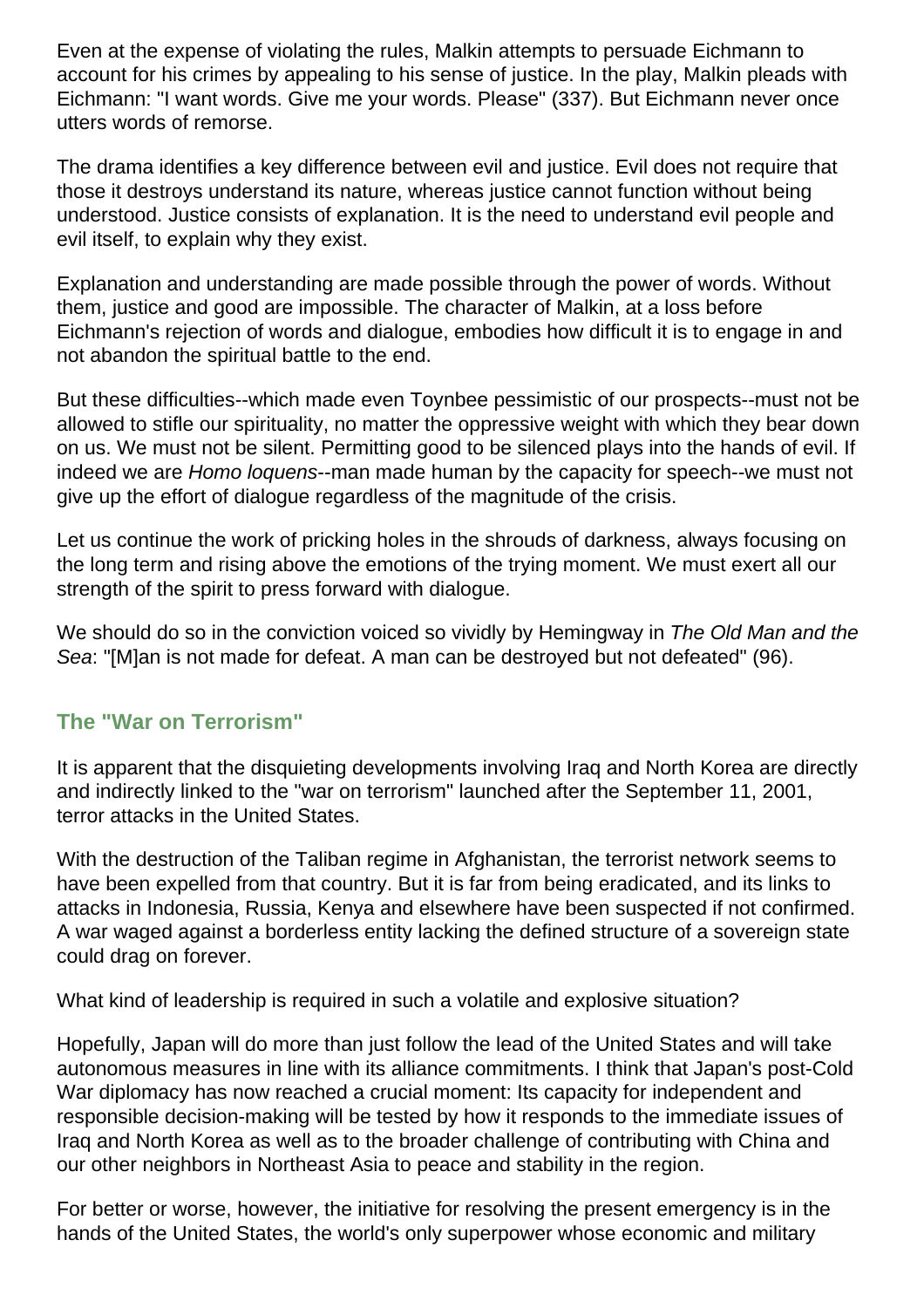might is without parallel in history. Therefore, I must express my concern, shared by many observers around the world, about the United States' hard-line stance, under which it has defined the struggle against terrorism as a new kind of war and advocated preemptive strikes against potential terrorist threats.

Without question, the September 11 attacks were a profoundly shocking event, drawing the sympathy of the international community for the United States. This was proven by the NATO governments' decision to invoke Article 5 of the Washington Treaty, which defines an armed attack on one member of the alliance as an attack on them all. This measure was never taken even during the Cold War.

Nevertheless, the U.S. with the United Kingdom as its only substantive military ally plunged into the attack on Afghanistan, disregarding the call for broad international cooperation. The "success" of that venture seems to have encouraged the U.S. to turn its back on the principle of international cooperation and further inclined it to unilateralism. This trend had already been in place for several years, as evidenced by the U.S. rejection of the Kyoto Protocol against global warming, the unilateral withdrawal from the Anti-Ballistic Missile (ABM) Treaty, the refusal to participate in the Comprehensive Nuclear-Test-Ban Treaty (CTBT) and the decision not to ratify the International Criminal Court (ICC). There has been growing criticism of this tendency both inside and outside the U.S.

## **National Strength in the 21st Century**

Dr. Joseph S. Nye, Jr., the former Assistant Secretary of Defense for International Security Affairs and Dean of the John F. Kennedy School of Government at Harvard University, is one of the concerned experts who warn against these trends.

Dr. Nye, whom I have had the pleasure to meet on a number of occasions, considers that national strength consists of two elements which should complement each other: hard power, taking forms such as economic and military might; and soft power, i.e., values and culture, the ability to lead other countries to seek what one seeks and the ability to "co-opt rather than coerce." He maintains that military force is part of the response to terrorism. More importantly, however, it will require diligent efforts and long-term perseverance, as well as close cooperation with citizens of other countries, to eliminate terrorist attacks (*Paradox* 9; "Gurobaru" 16).

He also states in *The Paradox of American Power*:

Power in the twenty-first century will rest on a mix of hard and soft resources. ... Our greatest mistake in such a world would be to fall into a one-dimensional analysis and to believe that investing in military power alone will ensure our strength. (12)

His arguments are convincing to all who wrestle with the thorny question of the continuing incidence of terrorist outrages.

Terrorism is absolutely unacceptable. It may even be that emergency response with armed force is necessary to combat it in certain cases--it cannot be denied that such a resolute attitude can have a deterrent effect. To use Max Weber's terms, total rejection of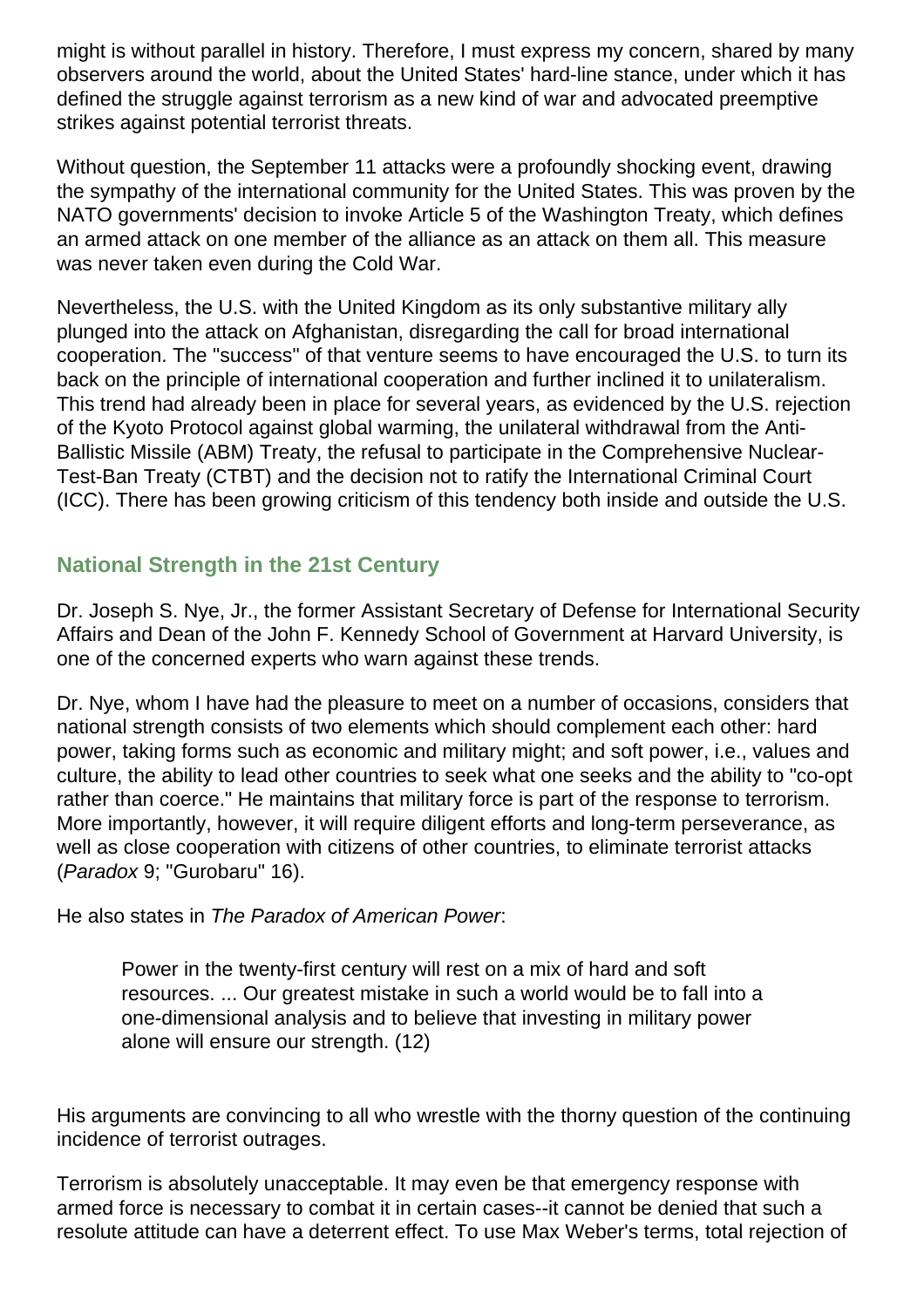military force may be possible as a personal "ethic of ultimate ends" but is not necessarily realistic as an "ethic of responsibility," an option in the political arena (120). In Dr. Nye's case, this can be seen by the fact that he once held an important position at the Pentagon.

I believe that for hard power, military power in particular, to produce any concrete results without plummeting into a cycle of hatred and retaliation, those who possess it must exercise moderation and self-control--the very fount of soft power--and continue to display these qualities even if its use is absolutely impelled by circumstances.

The Spanish philosopher José Ortega y Gassett (1883-1955) defined civilization as "nothing else than the attempt to reduce force to being the *ultima ratio* [last resort]" (*Revolt 75*). What is referred to as civilization here is a quality of inner self-control made manifest.

From this perspective, it is inevitable that there will be questioning of the gap between U.S. unilateral actions and the universal ideals which it professes. Freedom, human rights and democracy, as Dr. Nye points out, are the essence of soft power and hold the potential to further expand the country's magnetism as the information age advances.

I believe that it is in the U.S.'s best interests, as well as the world's, for the sole superpower to exercise genuine self-control.

With regard to the looming Iraq crisis, a dictatorship armed with weapons of mass destruction is indeed a hideous and formidable prospect. Yet attempts to prevent this grave eventuality will only gain the heartfelt support of the world's people when the U.S. honestly acknowledges its status as possessor of the world's largest stockpiles of such weapons. Self-control in a tangible form must be demonstrated--for example, by the willingness to support and participate in a universal monitoring system to contain the threat or through concrete steps and procedures for disarmament with the goal of eventual abolition. Such efforts are indispensable to ensuring moral persuasiveness.

#### **Treasures of the Heart**

A strong impetus toward hard power is provided by globalization, where the rules seem to be heavily weighted in favor of the U.S. Under the slogan of liberalization and deregulation, globalization has become conspicuously slanted toward money capitalism and high finance. Economic liberalization breeds uncertainty. High-risk, high-return competition creates a handful of "winners" and a large majority of "losers." Even the winners' positions are not stable, as they must continue competing until, theoretically, they become the "last man standing." Thus, the relentless globalization of markets, in the absence of a safety net, tends inevitably to become a winner-takes-all money game.

In societies where a grotesque disparity of income and inequality prevails--where, for example, the top one percent of the population controls nearly half the national wealth- scant attention is paid to the needs of "losers," either at home or overseas. The deterioration of care for others-those we consider removed from ourselves--signals a loss of self-control and moral leadership.

Joseph E. Stiglitz, 2001 Nobel laureate in economic science, traveled to numerous countries and regions that were adversely affected by globalization and examined their problems while he was the senior vice president of the World Bank. He warns as follows in *Globalization and its Discontents*: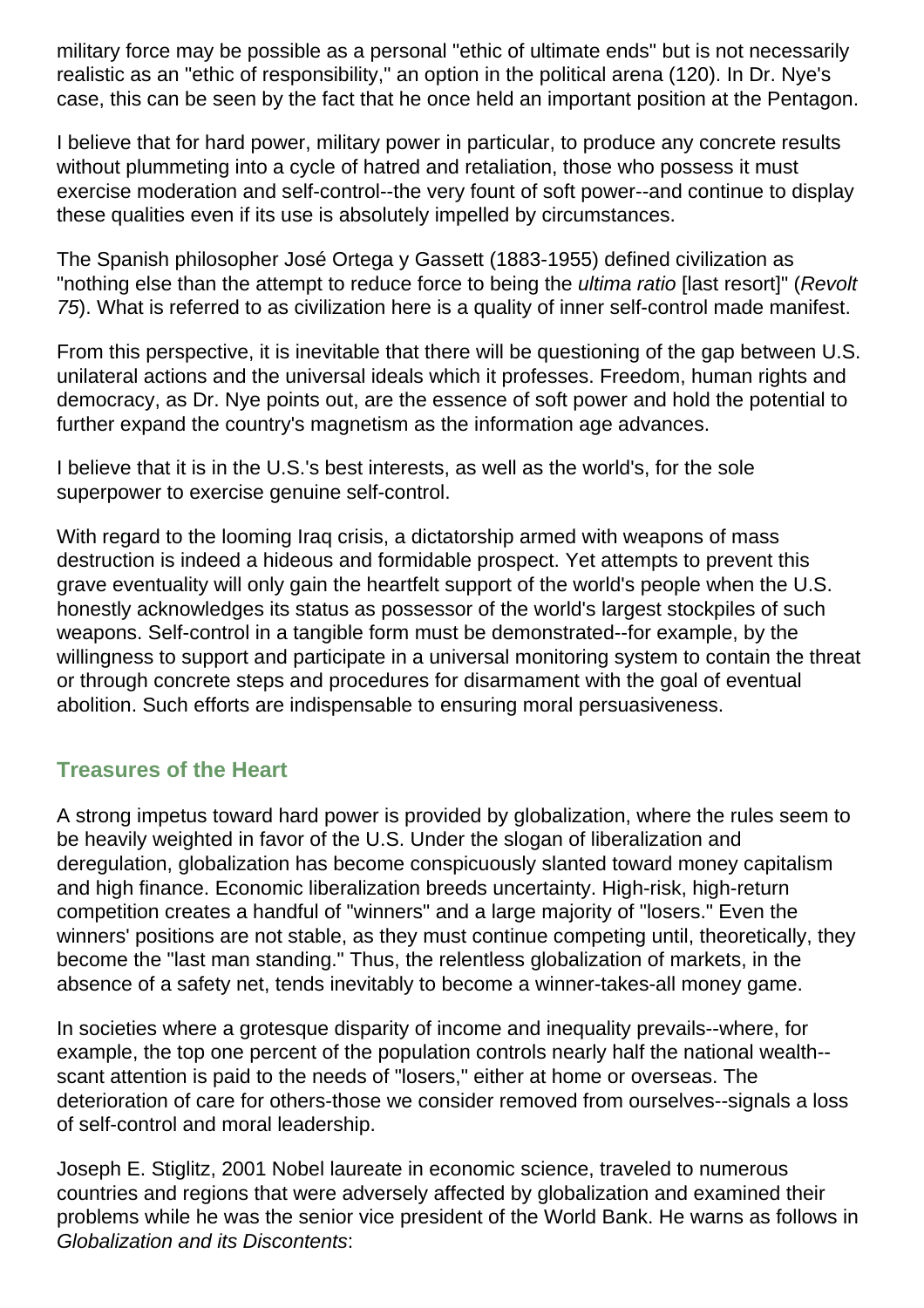Modern high-tech warfare is designed to remove physical contact: dropping bombs from 50,000 feet ensures that one does not "feel" what one does. Modern economic management is similar: from one's luxury hotel, one can callously impose policies about which one would think twice if one knew the people whose lives one was destroying. (24)

Money, it must be remembered, is a means, not an end. Of course it plays an intrinsic role in facilitating economic activity--creating goods and services, fostering production and investment--but its function should be in a supporting, not a principal, role. The end must be people's lives. The problem is that money has come to be seen as an end in itself.

In the teachings of Nichiren, the thirteenth-century Buddhist sage whose teachings inspire the activities of the SGI, we find this passage: "More valuable than treasures in a storehouse are the treasures of the body, and the treasures of the heart are the most valuable of all" (Nichiren, *Writings* 851).

Sensitivity to others' lives, death, pain and suffering, or "the treasures of the heart," is being eroded as the human being is trivialized. In an age dominated by globalization, it is the "winners" rather than "losers" who are most deeply infected by this pathological insensitivity to life. This is by no means limited to America.

I consider myself privileged to count the eminent economist John Kenneth Galbraith among my friends. Dr. Galbraith was an early voice warning against the excesses of the Internet "bubble," and we owe it to ourselves to heed his call for a fundamental rethinking of our core values:

Economics, the total of goods and services provided, is not the only guide or measure of success. From now on success should be measured more in the various enjoyments of life and the degree of genuine happiness these produce. (27)

The United States is an immensely broad-minded, embracing country. But there is widespread concern that the tremendous shock of the September 11 attacks has shifted the country's focus away from explanation, understanding and consensus through dialogue, and towards coercive hard power.

The atrocities of indiscriminate terrorism must not be tolerated. Yet a single-minded reliance on hard power in response to terrorism demonstrates a sad failure of imagination. To allow ourselves to be trapped in cycles of hatred and retaliation is to allow ourselves to be dragged down to the level of the terrorists. It is to lose sight of what Ortega y Gassett defined as civilization and to slide back towards barbarism. In the worst case, it could provoke cataclysmic division in our world.

Have we escaped the nightmares of violence and war committed in the name of ideology throughout the twentieth century just to find ourselves in the grasp of another, equally insidious nightmare today?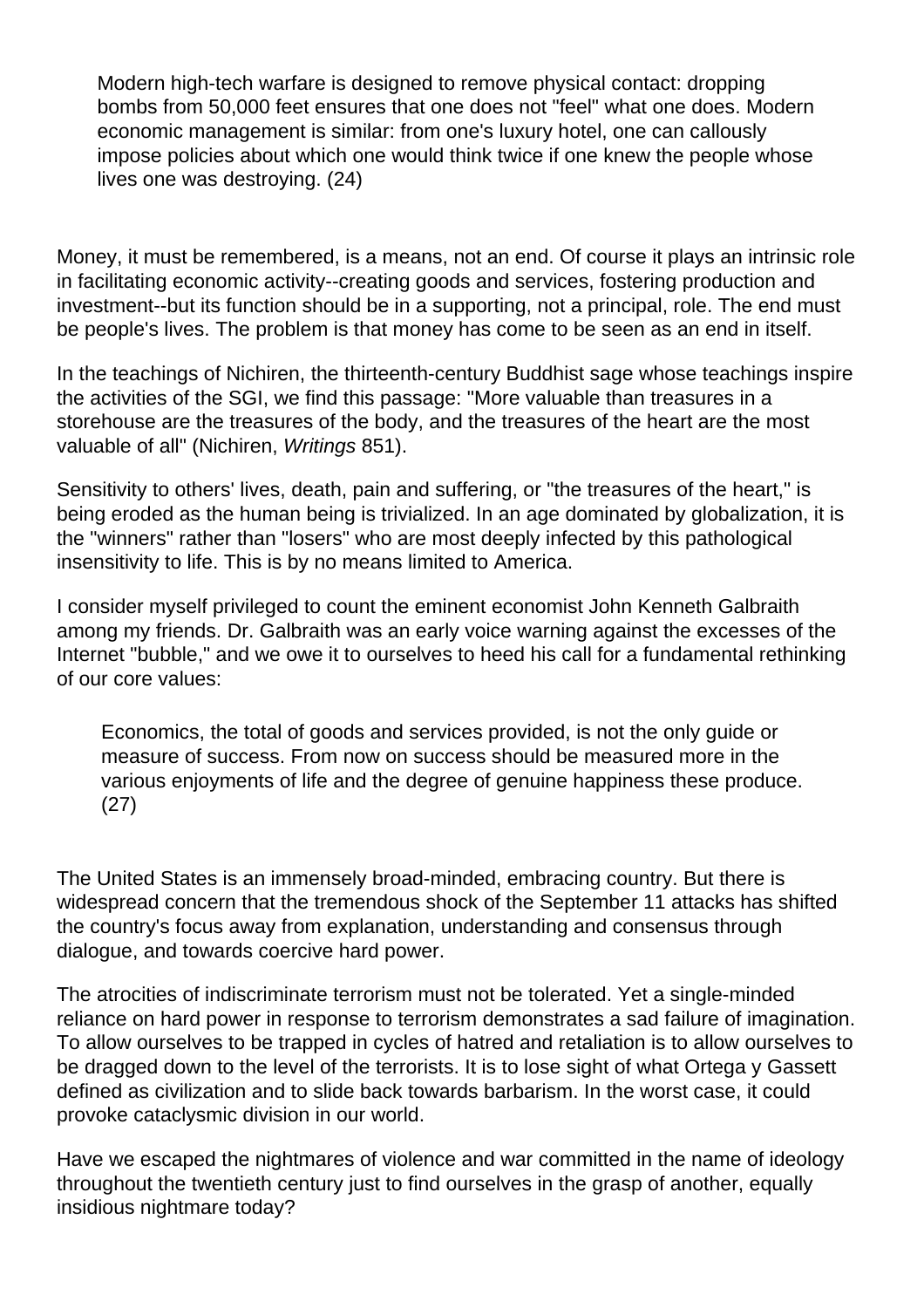### **A "Life-Sized" Paradigm**

The way forward, I believe, lies in developing a life-sized paradigm by which to understand our world and where we stand in it. By "life-sized" here I am referring to a way of thinking that never deviates from the human scale. It is simultaneously a humane sensitivity to life as a whole and also to the details of everyday human existence. I believe it is an approach that is urgently required in response to the challenges of our age.

Physically, the individual human being is a small, even insignificant presence in the natural world. Even if humankind were to bring extinction upon itself, the impact from the perspective of the history of life on Earth would be trivial at most.

In the words of Blaise Pascal (1623-1662), "Man is but a reed, the most feeble thing in nature; but he is a thinking reed." He goes on to assert: "I shall have no more if I possess worlds. By space the universe encompasses and swallows me up like an atom; by thought, I comprehend the world" (233-34).

"Comprehend," like the French *comprendre*, includes the meanings to encompass and enfold as well as to understand and appreciate. Thus "thought" is not used in a narrow, Cartesian sense--an intellectual activity that reduces everything to quantifiable components. Rather, it embraces the qualitative virtues of human sensitivity as well as the holistic activities of life through both a "mathematical" and an "intuitive" mind, engaging one's entire being (171). It is along these lines that Pascal sought to clarify those modes of thought that would serve as the basis for human dignity.

This shares a deep commonality with the teachings of Buddhism, which stress the proper balance among what are referred to as the "six sense organs" (Jpn *rokkon*, Skt *sad indriyani*), i.e., the five senses of sight, hearing, smell, taste and touch as well as the faculty of the intellect. In the Mahayana tradition, the structures of consciousness, including realms typically referred to as the subconscious and beyond, are explored in their full complexity. For present purposes, however, it is enough to note that Buddhism views the balanced functioning of the six sense organs as essential to the full and healthy workings of our life activities.

This points to the idea "by thought, I comprehend the world," which served for Pascal as the basis for affirming human dignity. In the Buddhist tradition, this is expressed in the following phrase: "The eighty-four thousand teachings are the diary of one's own life" (Nichiren, *Zenshu* 563). In other words, the manifold teachings of Buddhism (traditionally said to number eighty-four thousand) are all a detailed account of the inner life of a single individual. To me, this is a magnificent expression of what I have referred to as a life-sized paradigm.

What are the full dimensions and breadth of this paradigm? What norms of behavior--the ethical standards and average level of behavior Toynbee was discussing above--are to be derived from it?

Towards clarifying this, let me quote again from the writings of Nichiren: "Everything that is contained within this body of ours is modeled after heaven and earth.... The inhaling and exhaling of breath through our nose is like wind that wafts through the mountains and valleys; the inhaling and exhaling of breath through our mouth is like the winds that course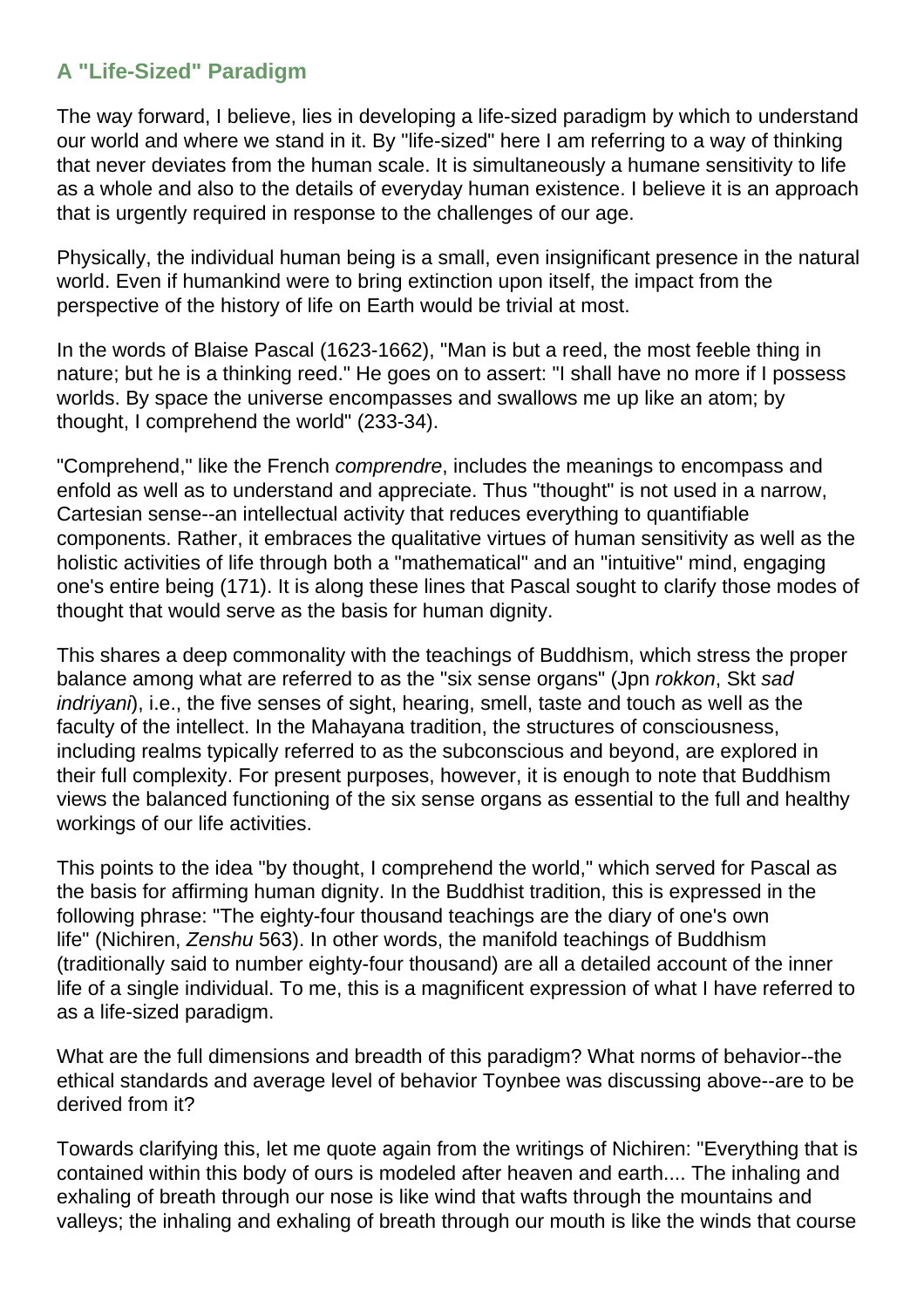through the open skies. Our eyes are like the sun and the moon; their opening and closing is like day and night. The hair on our heads is like the stars; our eyebrows are like the northern dipper. Our blood flow is like rivers and streams, and our bones are like gems and stones. Our skin and our flesh are like the earth and soil, and the fine hairs on our body are the grasses and forests that cover the earth. The five major organs correspond to the five planets in the sky and the five sacred mountains on the earth" (*Zenshu* 567).

While some of these comparisons may seem somewhat stretched to our modern sensibility, this passage in fact describes what we would now term an ecosystem. The phrase "modeled after" evokes the intimate, inseparable and interdependent relationship between humans, nature and the cosmos. Specifically, this passage suggests that to the extent that humans are a "reed," they can never exist outside a framework of interdependence and interrelation. This can even be read as a warning that when we harm the ecosystem, introducing for example plutonium or other poisons into it, the negative impact of our actions will eventually return to us in clear and harsh form.

When Ortega y Gasset stated, "I am myself plus my circumstance, and if I do not save it, I cannot save myself" (*Meditations* 45), or when D. H. Lawrence (1885-1930) declared on his deathbed, "Start with the sun, and the rest will slowly, slowly happen" (104), they were giving voice to an imperative that we all must heed, namely, that there is no "self" without "other," no humanity without nature.

It was in this same sense that the founding president of the Soka Gakkai, Tsunesaburo Makiguchi (1871-1943), made this prescient statement in his 1903 work *Jinsei chirigaku* (The Geography of Human Life): "Such noble sentiments as compassion, goodwill, friendship, kindness, earnestness and simplicity cannot be successfully fostered except within the local community" (1: 25; *Geography* 21).

### **An Ethic of Coexistence**

I choose to use the phrase "an ethic of coexistence"--which was the central theme in a lecture I delivered at the Chinese Academy of Social Sciences in 1992--to express the ethical norm that links these statements. This is an ethos that seeks to bring harmony from conflict, unity from rupture, that is based more on "us" than "me." It signals a spirit that seeks to encourage mutual flourishing and mutually supportive relationships among humans and between humans and nature. It is my belief that by making this ethic of coexistence the shared spirit of our age, we can find the certain means to close the "gap between power and ethical standards of behavior" that was of such deep concern to Dr. Toynbee.

From this perspective, it is hard not to find current trends deeply disturbing. The focus of attention appears to be exclusively on "power"--whether this takes the form of nuclear or of biological weapons--with virtually no attention paid to the more fundamental questions of ethics and values. But weapons of mass destruction have come into existence through the workings of the human heart: Our only hope, then, of reducing or eliminating the terrors they entail must lie squarely in the inner reformation of our lives. Only by taking larger social factors into account can we have any hope of containing, much less abolishing, these terrible weapons.

As Stiglitz notes, "Caring about the environment, making sure the poor have a say in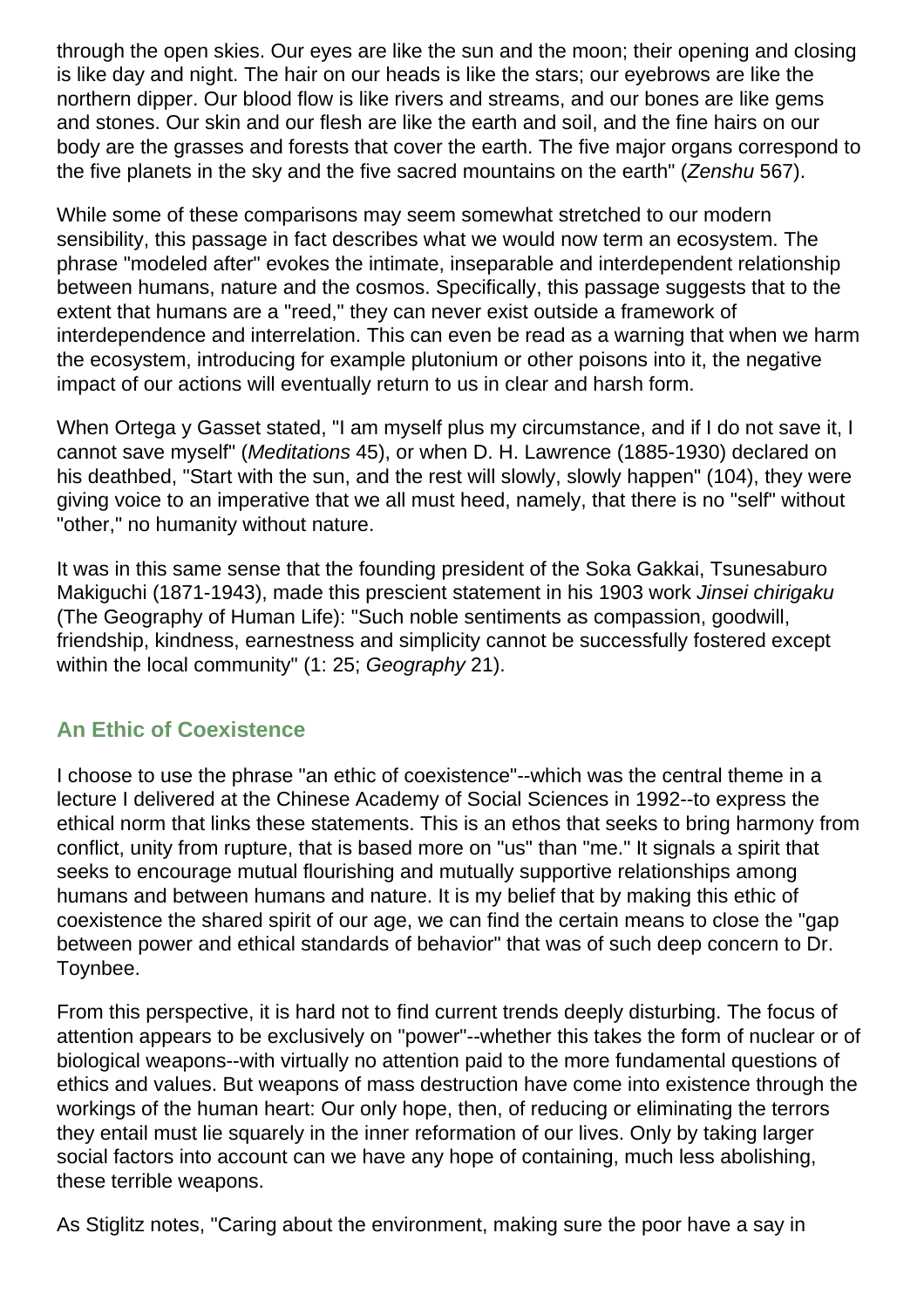decisions that affect them, promoting democracy and fair trade are necessary if the potential benefits of globalization are to be achieved" (216). All of these actions would, of course, contribute to eliminating the long-term causes of terrorism. And none of them, in my view, can be realized without an ethic of coexistence.

In an age dominated by brute force and the arrogant bark of commands, talk of an ethic of coexistence may strike some as empty rhetoric. But I do not think we can dismiss the words of former U.S. Secretary of Labor Robert Reich as such. "The deepest anxieties of this prosperous age," he writes, "concern the erosion of our families, the fragmenting of our communities, and the challenge of keeping our own integrity intact. These anxieties are no less part and parcel of the emerging economy than are its enormous benefits: the wealth, the innovation, the new chances and choices" (4). (Reich resigned after a phone call from his son expressing loneliness at the absence of his extremely occupied father.)

The new economy has certainly expanded the scope of personal freedom and choice, creating opportunities for people of talent and determination to amass vast fortunes. At the same time, the rapidly spreading waves of electronic communication now effortlessly transcend the frameworks of state sovereignty. Ultimately, new modes of communication may bring about the deterioration and even disintegration of traditional forms of social organization such as corporations and schools, local communities and even families. With the increasing weight accorded to the individual, the sense of belonging and place which supports that individual is being dismantled, generating a deepening sense of identity crisis.

Reich does not reject the new economy or the evolving Internet society. But he is deeply concerned with the question of how to realize a more balanced way of life, in which people are never subjugated to or become the tools of their own technology. The goal toward which he is working could be called a "Net-based society with a human face" following Stiglitz's call for globalization with a human face.

The real question is whether the changes we are experiencing represent the advancement of human happiness, whether we will be able to savor the actual experience of happiness if we passively allow these trends to take their natural course. Sharing the concerns expressed by Reich, one cannot look to the future with unbridled optimism.

### **A Somber Recognition**

The fundamental problem highlighted by Alexis de Tocqueville (1805-1859)--"in democratic times what is most unstable, in the midst of the instability of everything, is the heart of man" (188)--has yet to be addressed effectively. Furthermore, the critical condition of the global environment today stands as a strict admonishment.

We must never forget our true, human proportion--the fact that, within the larger context of the ecosystem, we are but "a reed, the most feeble thing in nature." If we lose sight of this reality, we may find ourselves following the mammoth down the sudden path of extinction.

Our natural sense of human dignity revolts with outrage at grotesque departures from a life-sized paradigm.

As protagonists of an ethic of coexistence we respond with a sharp sense of crisis to the gross maldistribution of wealth in our world. It is estimated, for example, that the income of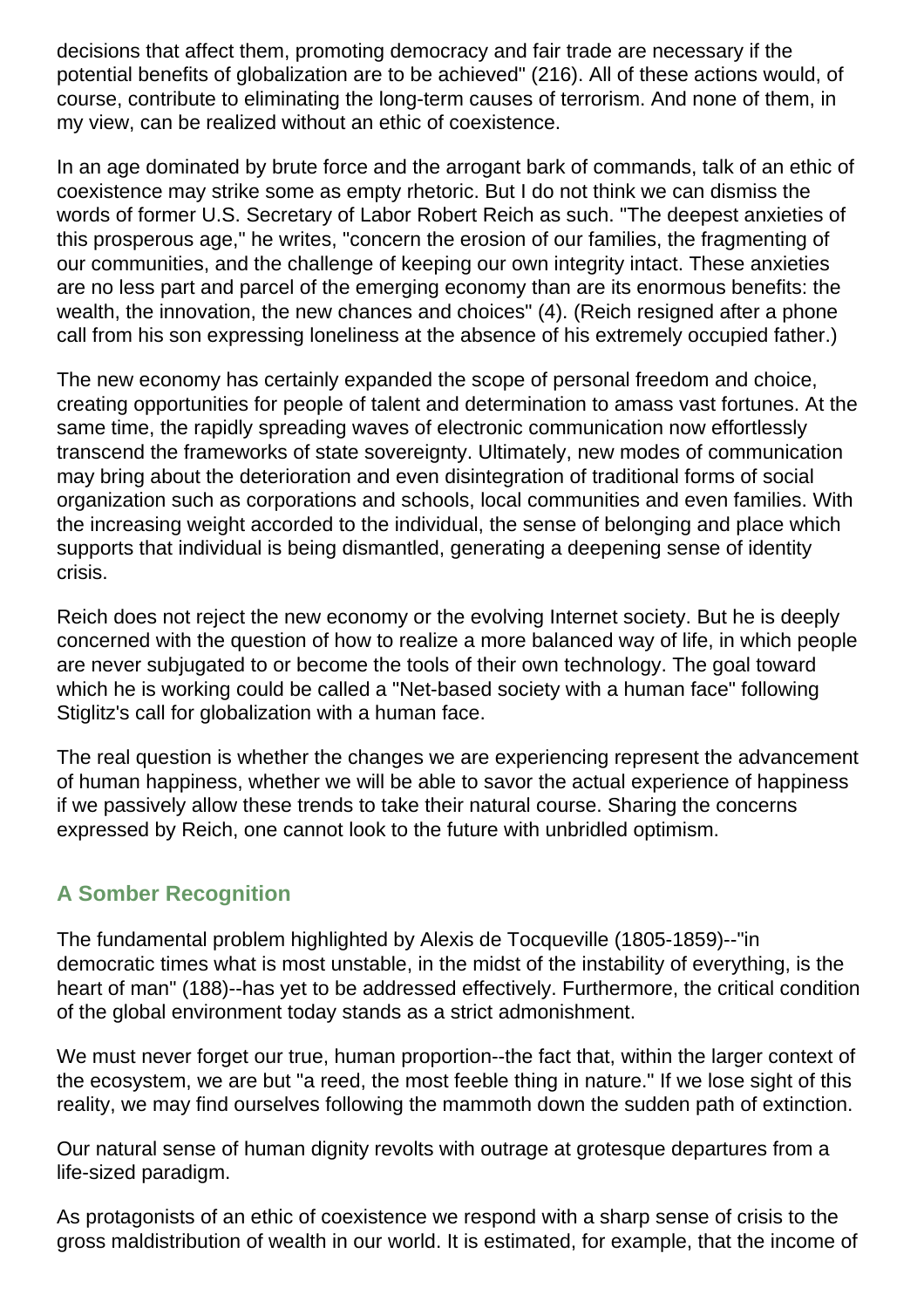the most wealthy one percent of the world's inhabitants is equivalent to the total income of the poorest fifty-seven percent. At the same time, if the per capita energy consumption of developing countries were to rise to even half that of the advanced industrial economies, the energy reserves of this finite planet would soon be exhausted (UNDP, *Report* 19).

How can we then stand idly by as efforts to prevent global warming, such as the Kyoto Protocol, are eviscerated? How can we possibly remain unconcerned by truly bizarre forms of modern warfare--where million-dollar missiles fly over the heads of people subsisting on one or perhaps two dollars per day?

At the start of the last century, the American psychologist and philosopher William James (1842-1910) brought a life-sized paradigm to bear on the question of countering militarism. He called for the "moral equivalent of war"--forms of public service and contribution by which the "military ideals of hardihood and discipline would be wrought into the growing fiber" of the people (171).

In any era, war is filled with horror. But in contemporary, high-tech warfare, there is no room for this life-sized way of thinking even to start to enter into the picture.

It is with a sense of somber recognition that we are spurred to a deepened awareness. It is the process of constantly reconfirming our recognition and awareness of who we are and what we are doing that gives rise to forms of self-control and self-mastery, which alone would guarantee the moral leadership of the strong and the victorious. This is the hope that I fervently embrace with regard to the world's lone superpower, the United States.

### **Restoring the Balance**

When we examine the uneven surface of modern techno-scientific civilization from the perspective of this life-sized paradigm, what we see is that the balance between the "six sense organs" mentioned earlier has been lost: Human beings' intellectual capacities have become grossly distended, and the sensual and affective capacities atrophied.

As we have seen, this imbalance always takes the form of a dulling of our natural responsiveness to life and the realities of daily living. This natural sensitivity characterizes the world's ordinary citizens and is the basis of our universal humanity. The historian Jules Michelet (1798-1874) expressed this when he concluded from a thorough reading of human history, in particular religious and spiritual history, that "man in all ages, thought, felt, and loved in the same way" (8).

The answer is to restore our sensitivity to life itself, our palpable awareness of the realities of daily living; and here, I believe, women have an especially important role to play. While men tend to become captive of their distended intellectualizations and abstractions, in all eras women have remained more firmly rooted in the rhythms of the natural ecosystem.

Ortega y Gasset described the runaway excesses of modern civilization as follows: "...the hero goes forward, impetuous and straight as an arrow, towards a glorious goal." At the same time, he intimated that what awaits the achievement of that goal is nothing other than the global environmental crisis we face. "Circumstance! *Circum stantia!*" he wrote. "That is, the mute things which are all around us" (*Meditations* 41). He was a person of vision who saw that while the natural environment may be silent and reserved, it has a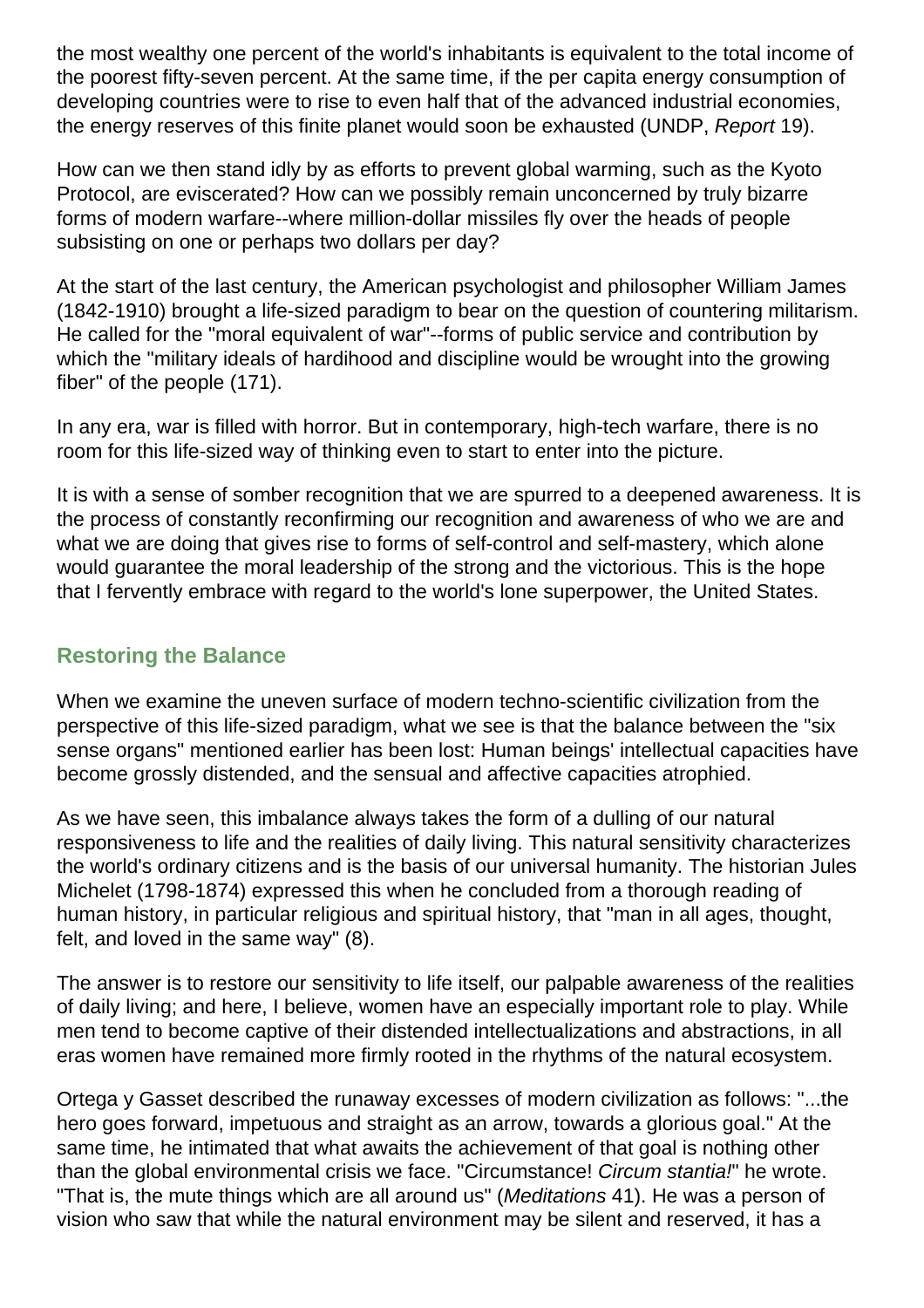vast depth, power and capacity that mocks the small ingenuity of human endeavor.

Unless we actively lend our ears to this call, we will not be able to locate the horizons of a new civilization. It was this insight that caused Ortega y Gasset to use the analogy of a "maiden" to describe the power, capacity and depth of nature. Just as it was "the feminine" that saved Faust's soul from destruction, today, as our once glorious goal of material progress has faded, it is increasingly clear that our only hope of survival is by discovering ways of coexisting with the natural environment.

Eleanor Roosevelt (1884-1962), who played a key role in the drafting of the Universal Declaration of Human Rights whose fifty-fifth anniversary is marked this year, has left us with these memorable words: "Where, after all, do universal human rights begin? In small places, close to home... Unless these rights have meaning there, they have little meaning anywhere."

In the home, the focal point of human relations, and in the ordinary face-to-face interactions of daily life--it is here that a rich awareness and sensitivity to human rights, supported by a sense of the reality of life, is fostered. And, needless to say, no one plays a greater role in this process than women. It is for all these reasons that I have for some time expressed my view that the twenty-first century must be a century of women.

In a book whose Japanese version was completed at the end of last year, I discussed the contribution of women with my coauthor, the futurist Dr. Hazel Henderson. She described her motivation for becoming involved in the environmental movement in New York City in the mid-1960s this way: "Most of us who started to work on the 'Citizens for Clean Air' campaign were mothers. Since we knew what a big task bringing children up is, we were anxious for our children to have the best futures possible" (254-55).

The best futures possible... Dr. Henderson recalls that it was this life-sized, human-scaled approach, this commitment to children, that enabled the movement to gain widespread support and change seemingly intractable realities.

It truly appears that women are more adept at the quiet art of one-to-one dialogue. For it is in the exchanges and interactions of daily life--like the steady rhythm of the sun, rising and lighting each day--that new awareness is formed and genuine and lasting value is created. This gradual process of transformation amidst the continuity and consistency of daily life stands in stark contrast to the violent upheaval of revolution.

James D. Wolfensohn, president of the World Bank, has stated that the true gauge of success for development projects is not to be found in numerical data or statistics but "in the smiles of children" (278). This is a perspective I find resonant with Dr. Henderson's.

Dr. Henderson has also called for a shift to what she calls a "love economy" in which the real indicators will be measures of human happiness rather than simply gross national product. This proposal arose from her direct perception of the fact that that which is correct in theory does not necessarily produce the desired result in society.

The importance of this kind of life-sized approach, supported by women's authentic sense of the realities of daily life, has in recent years been recognized not only in the realm of economics but also in other fields such as peace and security. In 2000, the United Nations Security Council unanimously passed a groundbreaking resolution that urged member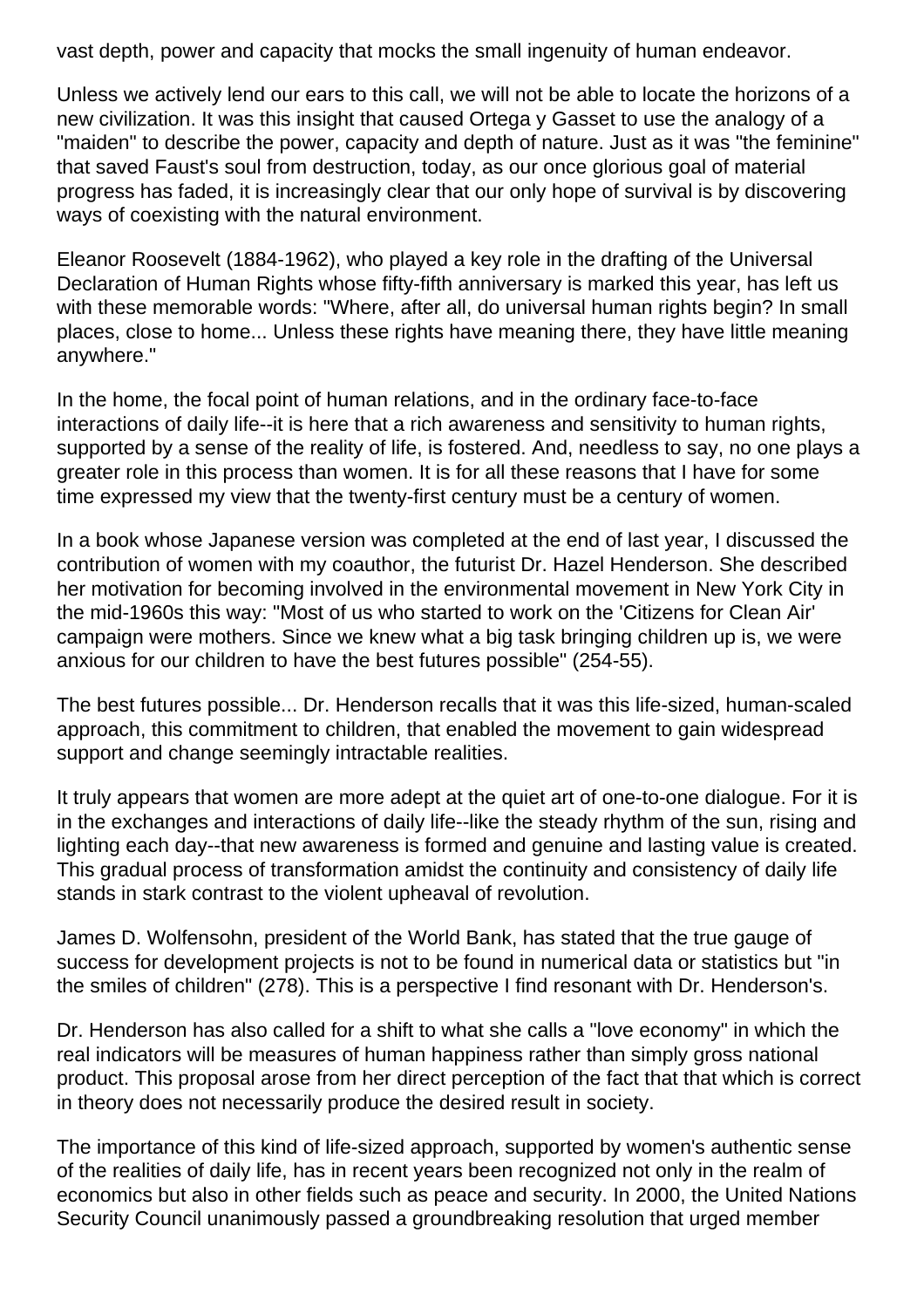states to ensure increased representation of women at all decision-making levels for the prevention, management and resolution of conflict. This direction was further confirmed by the outcome document of the twenty-third Special Session of the UN General Assembly, "Women 2000: Gender Equality, Development and Peace for the Twenty-first Century" (UNGA, Further Actions). These measures are only fitting in light of the enormous suffering endured by women as a result of armed conflict.

UN Secretary-General Kofi Annan has stated that "the best strategy for conflict prevention is to expand the role of women as peacemakers" (Address). I sincerely believe that if this awareness can be fully established as the consensus of international society, we can move beyond mere conflict prevention and the easing of tensions. Rather, we can actually effect a lasting transformation from the present culture of war to a new culture of peace.

## **Human Security in the 21st Century**

Next, I would like to discuss some of the specific policies that are needed if we are to make the global society of the twenty-first century one that is dedicated to the welfare of individuals, the world's "ordinary citizens."

Many of these policies should be developed at the UN or through the medium of the UN. Before that, however, we need to be concerned about an erosion of the very basis of the UN system: Its ability to function as the only truly universal forum for international cooperation is undermined in direct proportion to burgeoning American unilateralism.

It has only been for a short time--only since the end of the Cold War, throughout which the UN often seemed paralyzed by the exercise of veto powers by the permanent members of the Security Council--that the UN has taken center stage and begun to fulfill its true potential. The UN has yet, however, to find the right balance between the Kantian ideal of lasting peace for all humankind and Hobbesian clashes of sovereign states, leaving it vulnerable to the power struggles of major global players such as the U.S. Its ongoing challenge is to function as an effective voice advancing the concerns and aspirations of the world's peoples.

With no other organization capable of acting as a substitute, concerted efforts must be made to strengthen the UN system. Respect for minority views, listening equally to the voices of the disempowered-these are the prerequisites for democracy, so strengthening the UN is surely the choice that accords with the universal principles advocated by the U.S.

Here I would like to stress again the centrality of the concept of human security which has been developed in various forums over the last ten years or so.

The Commission on Human Security (CHS) was launched in June 2001. This commission is preparing a report on ways to promote public understanding of the concept of human security and to ensure that human security becomes a universal operational tool for policy formulation and implementation throughout international society. The commission's report is slated for publication in June this year.

A group of thirty-six researchers working in the field of human security has been discussing these issues, and the fruits of their work have been brought together as an open letter on human security to the chairs of the CHS. This report concentrates on four viewpoints: the need to focus on day-to-day insecurities; the need to focus on the most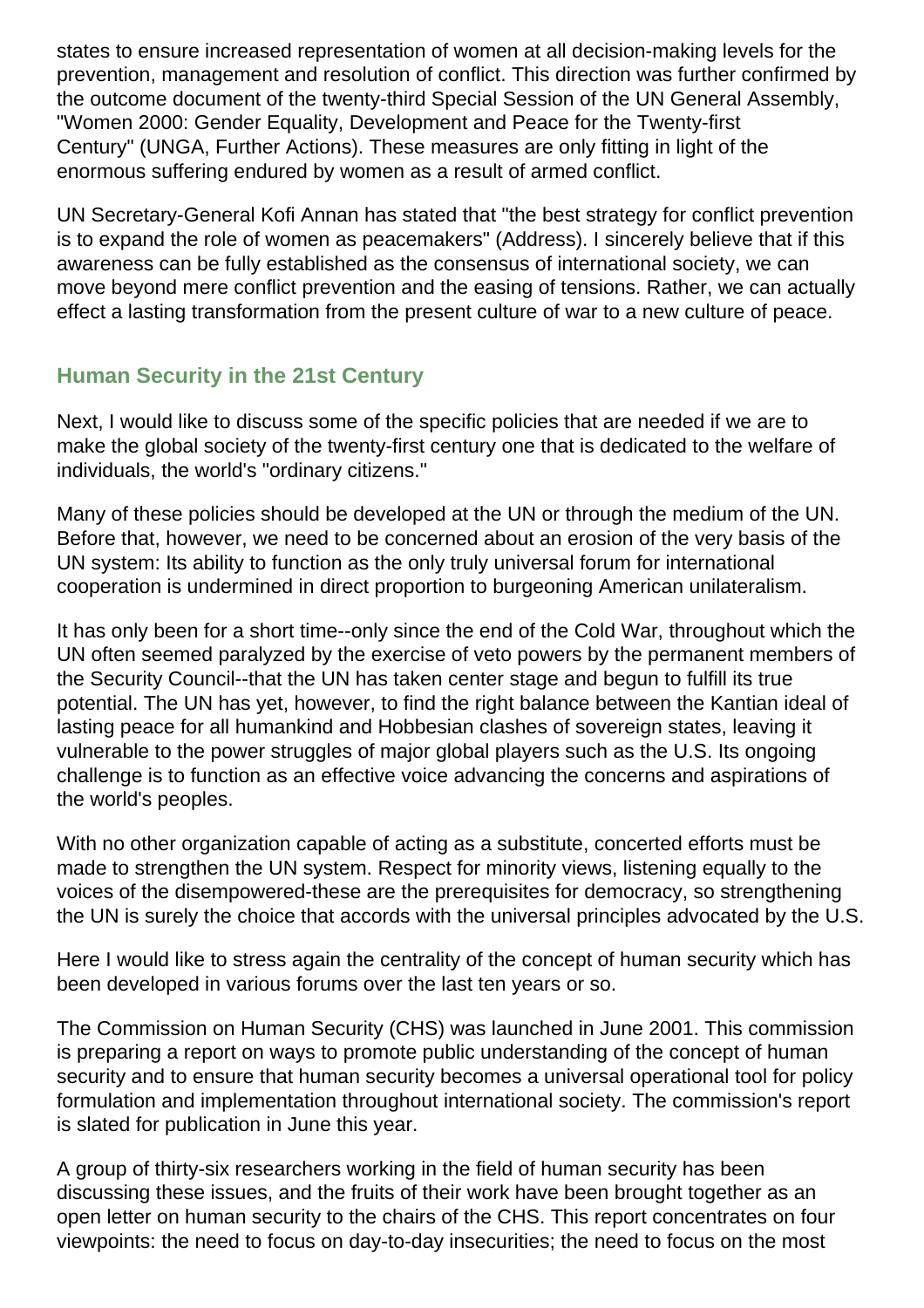vulnerable segments of society; the need to respect diversity; and the need to encourage reciprocity. It calls for attention to be paid to the problems arising from militarism and globalization as threats to human security (Mushakoji 187-98). These are all concepts that I have stressed for many years, and I strongly endorse this research.

### **Weapons of Mass Destruction**

The first point I would like to examine from the perspective of human security is the problem of weapons of mass destruction, which is at the heart of the Iraqi and North Korean crises. In this regard, I would like to discuss policies aiming to prevent the proliferation and encourage the reduction and eventual abolition of nuclear arms, as the dangers posed by these weapons threaten to spin out of control.

The American scientific periodical *Bulletin of the Atomic Scientists* announced at the end of last year that the minute hand of the "Doomsday Clock" it publishes had advanced to seven minutes to midnight. The periodical cited numerous reasons for this, including: the abrogation of the Anti-Ballistic Missile (ABM) treaty, which has until now been the foundation of nuclear arms limitation between the U.S. and Russia; the conflict between India and Pakistan, both nuclear-weapon states; increasing concerns about the control and management of fissile materials; and the existence of terrorist groups aiming to acquire nuclear weapons.

Recently, the situation has been aggravated as North Korea has announced not only that it is reactivating nuclear facilities but also that it is withdrawing from the Nuclear Nonproliferation Treaty (NPT).

If these conditions continue, not only would the framework of nuclear non-proliferation, revolving around the NPT, be shaken to its roots, but there would also inevitably be the prospect of unstoppable military escalation. Serious shadows would be cast over the prospects for control of other weapons of mass destruction such as chemical and biological arms.

The report of the first session of the Preparatory Committee for the 2005 Review Conference of the Parties to the Treaty on the Non-proliferation of Nuclear Weapons, held last April, called: (1) for the promotion of measures to ensure that the Comprehensive Nuclear-Test-Ban Treaty (CTBT) enters into force; (2) for Cuba, Israel, India and Pakistan to accede unconditionally to the NPT; and (3) for North Korea to observe the safeguards of the International Atomic Energy Agency (12-16).

Of the four named countries, Cuba, in October 2002, announced its intention to join the NPT and ratify the Treaty of Tlatelolco (the Treaty for the Prohibition of Nuclear Weapons in Latin America and the Caribbean). It is vital to the cause of peace that the other three countries (India, Israel and Pakistan) accede to the NPT with all haste and that North Korea renew its participation. Realistically, this can only happen if the international community works together to support and encourage effective confidence-building efforts in the regions concerned.

Regarding the question of North Korea's nuclear weapons development program, it is strongly to be hoped that North Korea will follow the path taken by Cuba--namely, to press ahead with participation in a regional non-nuclear framework as a guarantee of regional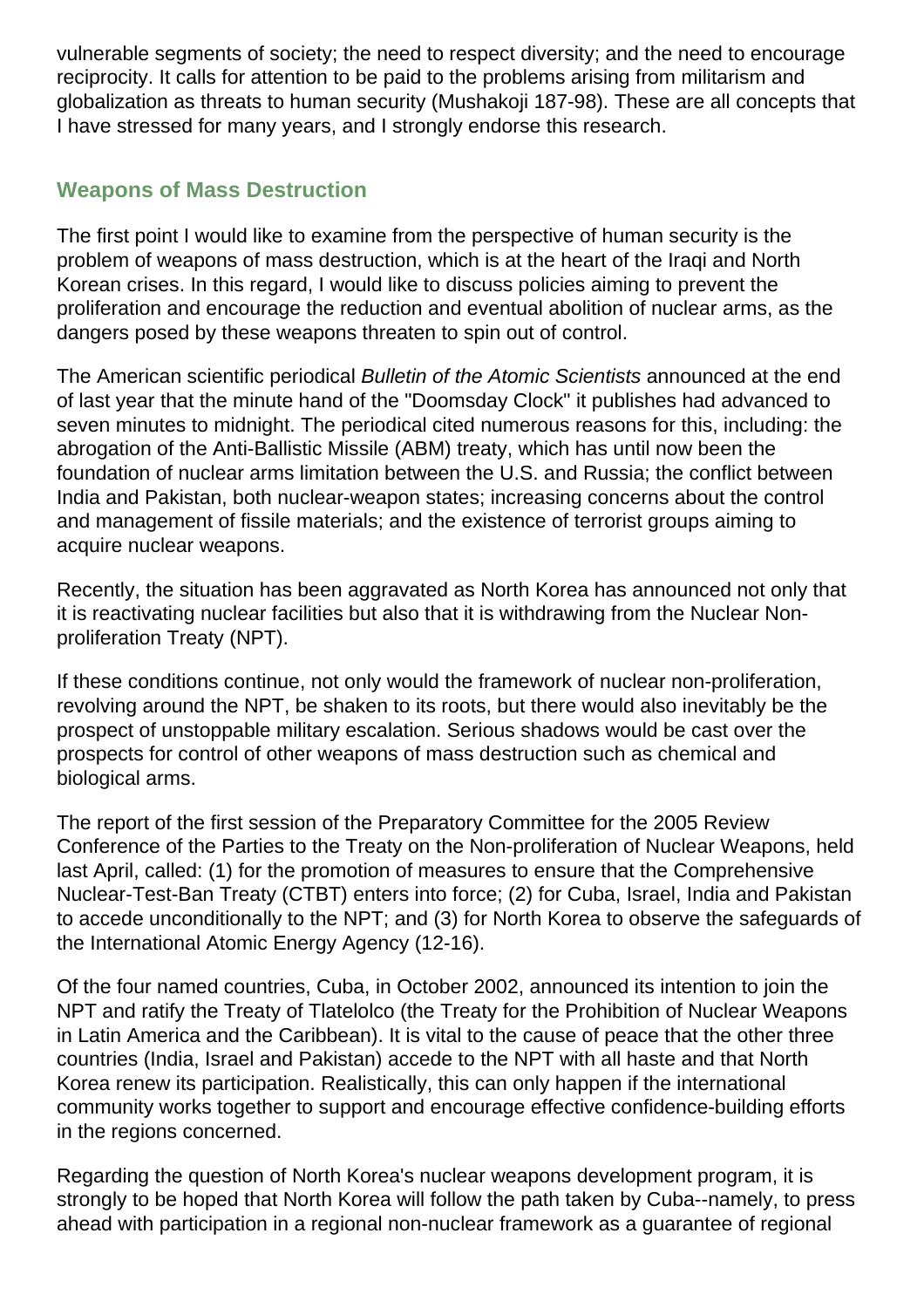security, while remaining within the NPT framework.

### **A Nuclear-Weapon-Free Northern Hemisphere**

I have consistently called for the creation of a nuclear-weapon-free zone in Northeast Asia. In this region, we can already look to the 1992 joint declaration of a nuclear-weapon-free Korean Peninsula, as well as Mongolia's declaration of nuclear-weapon-free status of the same year, and Japan's three non-nuclear principles (not possessing, not producing and not permitting the introduction of nuclear weapons into Japan).

Based on such declarations, I think we should now seek a UN-sponsored Northeast Asia peace conference, with North Korean participation, to investigate the future establishment of a nuclear-weapon-free zone in this region and to pursue regional confidence-building initiatives.

At present, the only regional security framework in which North Korea participates is the ASEAN Regional Forum. I think there would be considerable significance in a discussion focusing specifically on Northeast Asia that includes broader UN participation.

By the end of the twentieth century, almost all of the southern hemisphere was covered by nuclear-weapon-free agreements. These agreements have aimed to ensure the security of individual countries not through the possession of nuclear arms but through the fact of not possessing them. They have contributed not only to the benefit of each country involved but also to the security of the entire planet. This surely is powerful evidence that such measures are a realistic political option.

This being the case, I would like to strongly propose that one of the challenges the international community should embrace in the twenty-first century is to extend such nuclear-free initiatives to cover the northern hemisphere as well. Proposals for the creation of nuclear-weapon-free zones in Central Asia and the Middle East have already been laid out. I believe that the time has come for us to embark on specific measures in this regard in Northeast Asia as well.

Even if time were needed before such a nuclear-weapon-free zone could be declared, an option available to North Korea is to emulate Mongolia in declaring its nuclear-weaponfree status. The declaration by Mongolia was welcomed by the UN General Assembly. The five nuclear-weapon states in 1995 reaffirmed their Negative Security Assurance (that nonnuclear-weapon states party to the NPT would not be subject to nuclear attack) with regard to Mongolia. If North Korea could be assured a similar response, I believe the path toward the declaration of nuclear-weapon-free status would be cleared.

The other core element of nuclear arms limitation, together with the NPT, is the CTBT. Regrettably, the CTBT has still not entered into force more than six years after it was adopted in 1996.

A proposal has been floated whereby the treaty would provisionally enter into force when a certain number of states have ratified it, at which point the system of international monitoring of nuclear tests would begin (Miyamoto 128). To prevent any further loss of momentum toward nuclear disarmament, I believe this proposal should be given all possible consideration.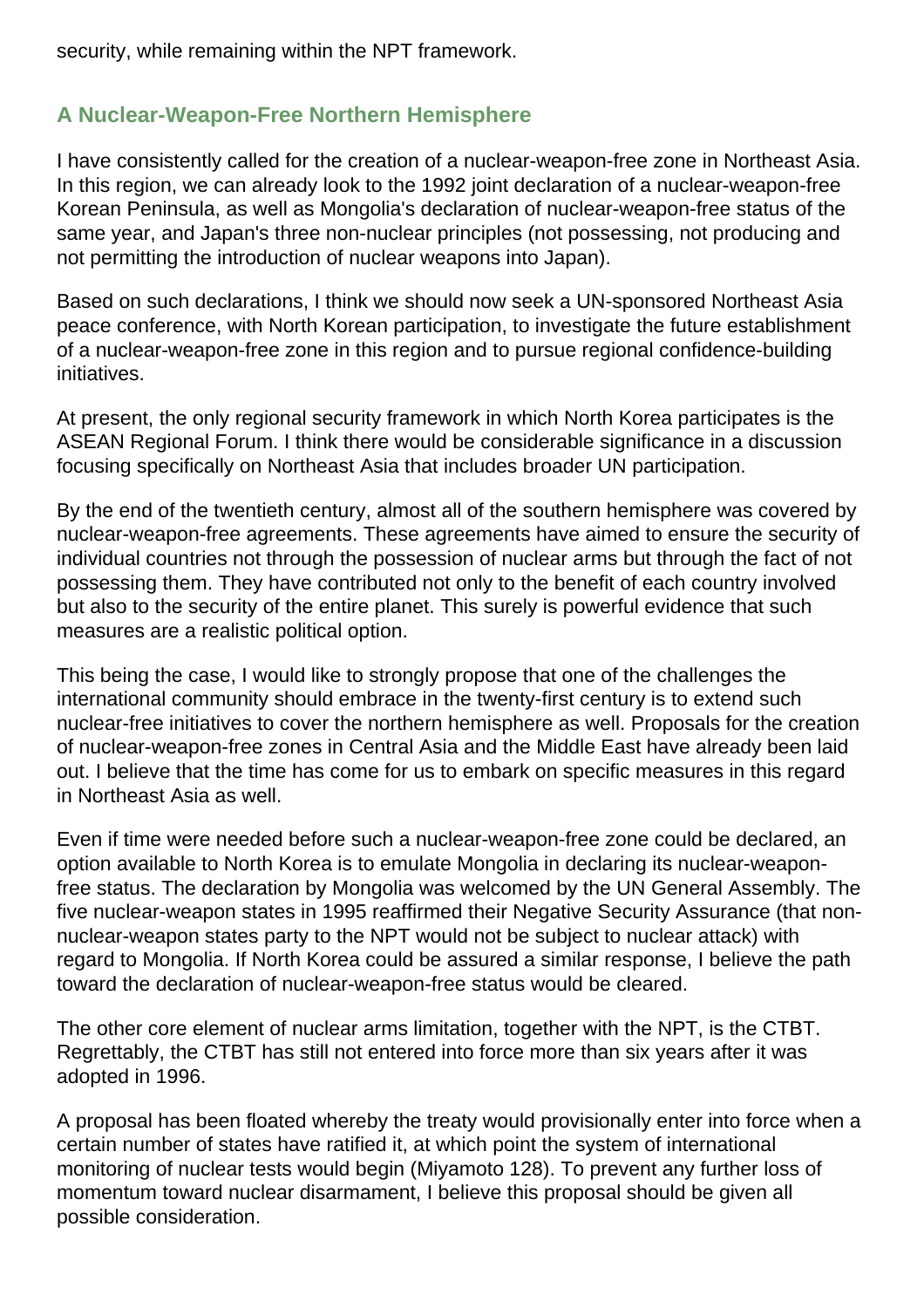#### **Disarmament "In Good Faith"**

Heading toward the 2005 NPT review conference, one issue that is essential in ensuring the non-proliferation of nuclear weapons is the control of ballistic missiles. I would like to call for the International Code of Conduct against Ballistic Missiles (ICOC), adopted in November 2002, to be given legally binding status.

At the same time as strengthening the formal framework for nuclear arms nonproliferation, I would also like to strongly advocate to the nuclear-weapon states that they make specific efforts to open the path toward the reduction and elimination of nuclear arms. This would be an expression of the spirit of self-control that I earlier posited as the very heart of civilized behavior.

In view of the fact that 2005 also marks the sixtieth anniversary of the dropping of atomic bombs on Hiroshima and Nagasaki, I propose that a special session of the UN General Assembly, attended by the world's heads of state and government, be dedicated to the cause of nuclear abolition.

Not since the Third UN Special Session on Disarmament fifteen years ago has there been an opportunity for a truly global discussion of the problem of nuclear abolition.

In May of last year, the U.S.-Russia Strategic Offensive Reductions Treaty (the Moscow Treaty) was agreed upon as the replacement for the ABM treaty. This bilateral agreement is now the only international framework for disarmament; there is no broader multilateral treaty in existence that would promote concrete reductions in the world's nuclear arsenals.

Surely it is time for us to take earnest and concrete steps to realize a world without nuclear weapons in this new century. We must confront head-on this issue on which the fate of all humanity hangs.

I have for some time been calling for the adoption of a treaty for the comprehensive ban of all nuclear weapons. As a first step towards this, I would like to urge the nuclear-weapon states to use such a special session to make progress toward negotiating a nuclear disarmament treaty. This would be a fulfillment of the "unequivocal undertaking by the nuclear-weapon States to accomplish the total elimination of their nuclear arsenals leading to nuclear disarmament" (14) made in the final document of the 2000 NPT review conference three years ago.

Further, I would encourage this special session to discuss the establishment at the UN of a new specialized agency dedicated to ensuring the strict and effective implementation of the nuclear disarmament pledged in Article VI of the NPT back in 1968: "Each of the Parties to the Treaty undertakes to pursue negotiations in good faith on effective measures relating to cessation of the nuclear arms race at an early date and to nuclear disarmament, and on a treaty on general and complete disarmament under strict and effective international control."

The Toda Institute for Global Peace and Policy Research is a body that takes its inspiration from the dedication to peace of Josei Toda (1900-1958), second president of the Soka Gakkai, who declared that nuclear weapons are an absolute evil, threatening the right to life of all humanity. During the lead-up to the NPT review conference in 2005, the Toda Institute will be involved in a research project, in cooperation with other research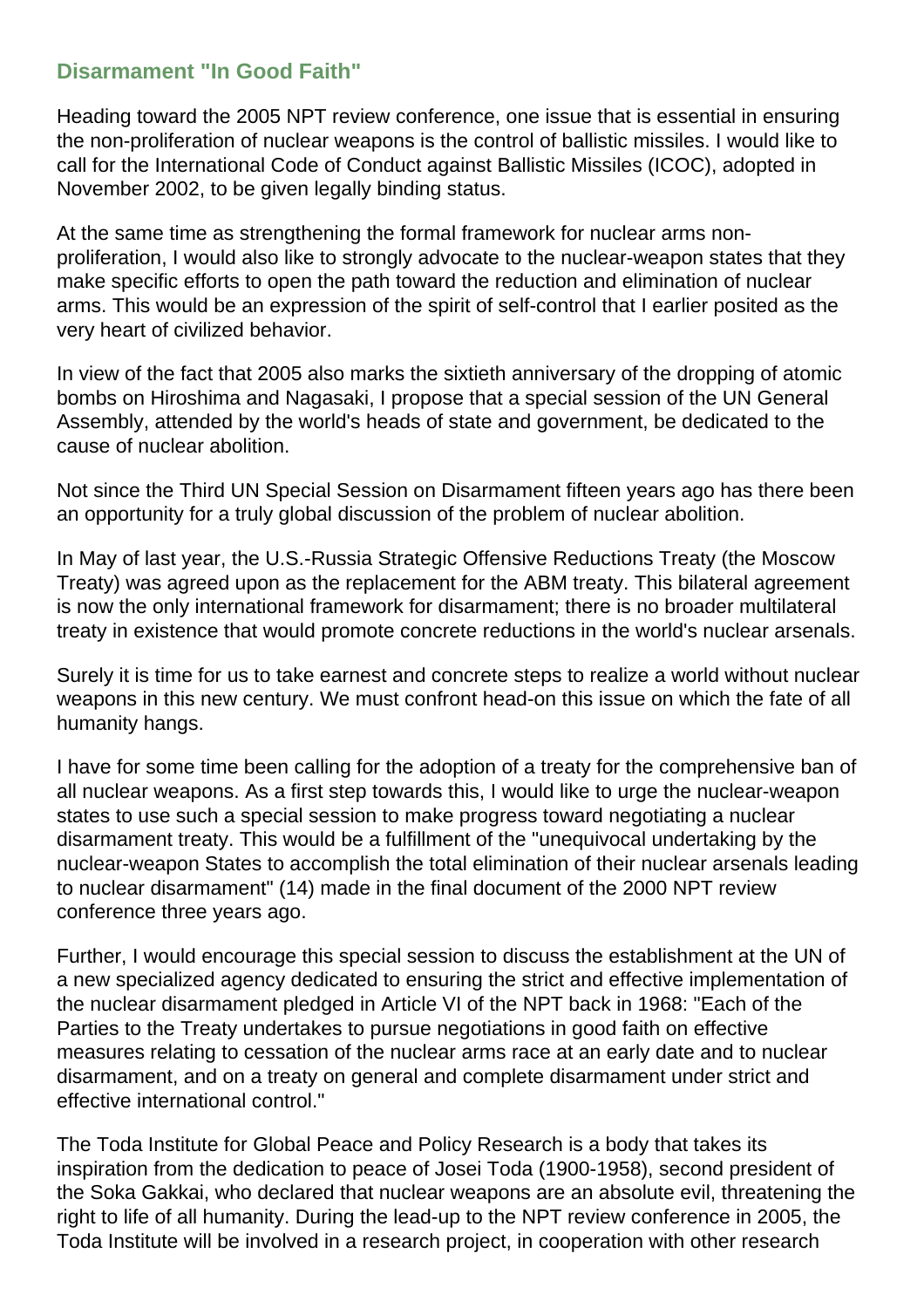institutes from around the world, in support of nuclear disarmament and the abolition of nuclear weapons.

### **The Millennium Development Goals**

The second aspect of ensuring human security for all is to confront the obscene threat to human dignity posed by poverty and starvation.

According to a report by the United Nations Development Program (UNDP), the number of people around the world who have to survive on less than two dollars a day is 2.8 billion, with 1.2 billion forced to subsist on less than one dollar a day. The number of people suffering from malnutrition is thought to exceed 800 million (17-21). It is imperative that the international community take determined steps to remedy this intolerable situation.

In the UN's Millennium Declaration, adopted three years ago, the world's leaders pledged themselves to action on this subject: "We will spare no effort to free our fellow men, women and children from the abject and dehumanizing conditions of extreme poverty."

The UN Millennium Project contains numerous goals to be achieved by the year 2015. These consist of eight core goals divided into eighteen specific, concrete targets, including halving the proportion of people living on less than one dollar a day and halving the proportion of people living in hunger. These goals were distilled from the various international conferences held during the 1990s as well as the UN Millennium Summit in 2000. Together they are referred to as the Millennium Development Goals.

The cooperation of all countries will be required if the Millennium Development Goals are to be achieved. Further, this will serve as a powerful symbol of the unity of the international community.

However, at the present pace, thirty-three countries, between them representing more than one-fourth of the world's population, will be unable to achieve even half of the targets. UNDP has issued a report that powerfully concludes: "Without a dramatic turnaround there is a real possibility that a generation from now, world leaders will be setting the same targets again" (*Report* 2).

In my peace proposal three years ago, I called for the implementation of a program equivalent to a "Global Marshall Plan." The original Marshall Plan after World War II, on which this idea was based, is a successful example of victors giving concrete form to the power of self-control. We deeply need to work to embody this same spirit of self-control on a global scale now.

### **A Solidarity Response**

In that sense, I welcome the decision by the World Summit on Sustainable Development (WSSD) last year to create a World Solidarity Fund (UNDP Release). This idea was included in the WSSD action plan, the Global Implementation Document, and was officially approved by the UN General Assembly in December 2002. It will create the first fund to specifically target the eradication of poverty and promote social and human development. Like the Global Environment Facility (GEF, created after the 1992 Rio Earth Summit), it is significant as a fund established as the outcome of a global summit.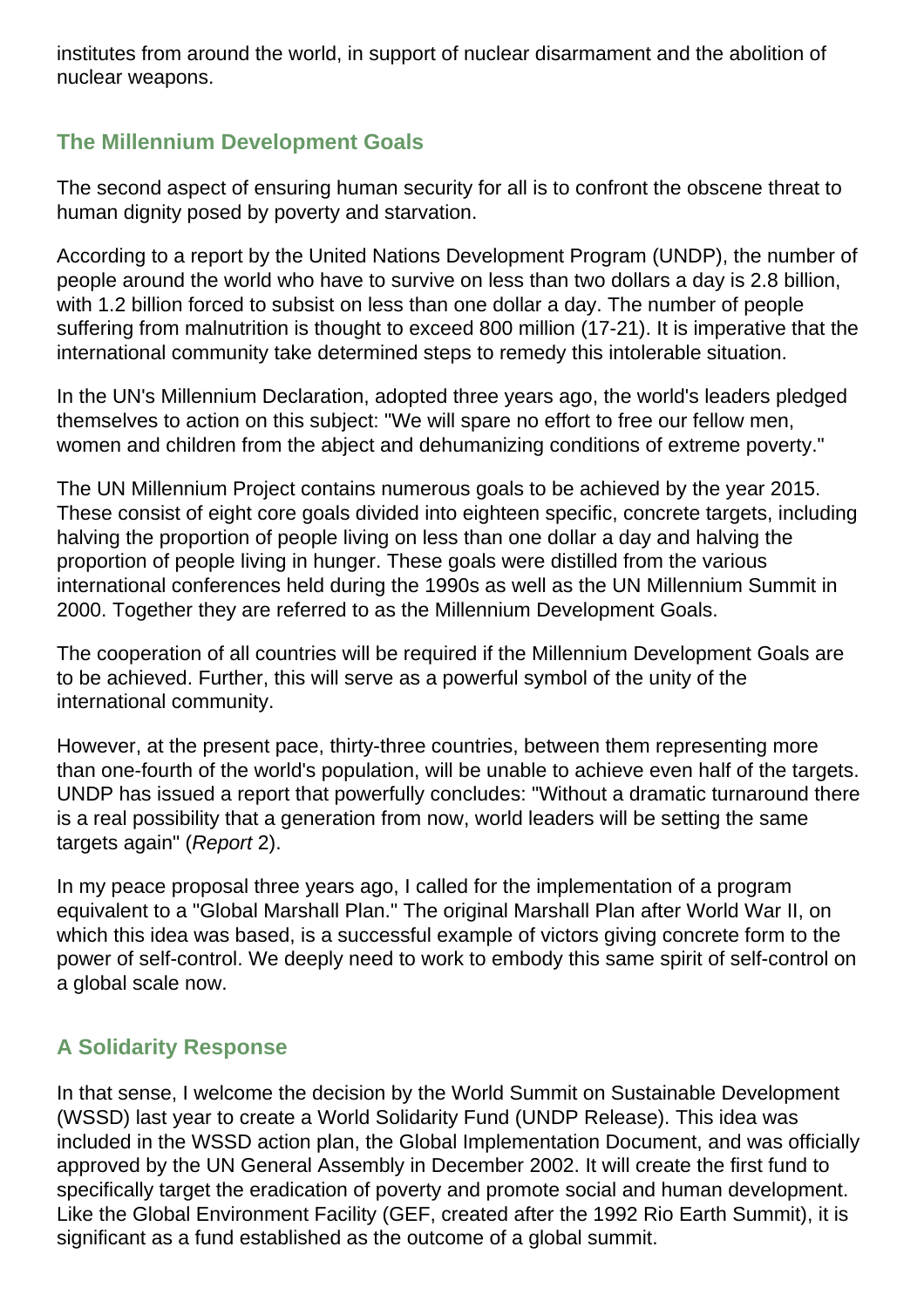The UN, too, is issuing an annual Report of the Secretary-General covering progress toward achieving the Millennium Development Goals. In this regard, I would like to propose that world summits be held periodically toward the year 2015 in order to ensure that the world's heads of state and government are thoroughly informed of the content of these reports and to further strengthen international cooperation in this regard. Every second year might be an appropriate timing for such meetings.

This would enable world leaders to gather together before the start of the UN General Assembly, creating a forum for them to focus on the peace and well-being of humanity in the twenty-first century. I think this would be a forward-looking, hope-filled development. Such summits would not have to be held only at UN headquarters in New York: In fact, I think it would be preferable that they take place in those parts of the world most severely beset by poverty and starvation.

To strengthen the frameworks of international cooperation in this way, it will be essential to have the deep-rooted support and involvement of the people of the world. The UN has launched the Millennium Campaign aiming to create an environment in which people can expand their personal awareness of the Millennium Development Goals and whereby various organizations and entities can cooperate towards their achievement.

The SGI thoroughly endorses the goals of this campaign and will wholeheartedly embark on activities to spread awareness at the grassroots level, in forms such as exhibitions and seminars focusing on related issues. We are also keen to contribute to the creation of a global network of academics and researchers, especially through the activities of the Boston Research Center for the 21st Century (BRC). Last year, for example, the BRC published *Subverting Greed: Religious Perspectives on the Global Economy* (Knitter et al), which explores the prospects for global economic justice.

In addition to poverty and starvation, one of the most pressing issues we face is that of water resources. At present, forty percent of the world's population faces a shortage of water, with 1.1 billion people lacking access to safe drinking water. Some 2.5 billion lack access to basic sanitation. It is estimated that more than 5 million die from water-related diseases every year, ten times the number of people killed in wars, on average, each year. UN Secretary-General Kofi Annan has stated: "No single measure would do more to reduce disease and save lives in the developing world than bringing safe water and sanitation to all" (60). This is indeed an urgent task.

This year, 2003, has been designated by the UN as the International Year of Freshwater. The 3rd World Water Forum will be held in Japan in March. I feel that Japan, as the host country of this event, should play an active role in areas such as technological support and the provision of skilled personnel.

The global water problem was one of the core themes of the WSSD last year, where Japan and the United States announced a joint initiative called "Clean Water for People." In the past, Japan has been actively engaged in this field, helping provide more than 40 million people around the world with access to safe drinking water and sanitation. Making full use of this experience, I hope that Japan will demonstrate meaningful leadership in the field of water resources.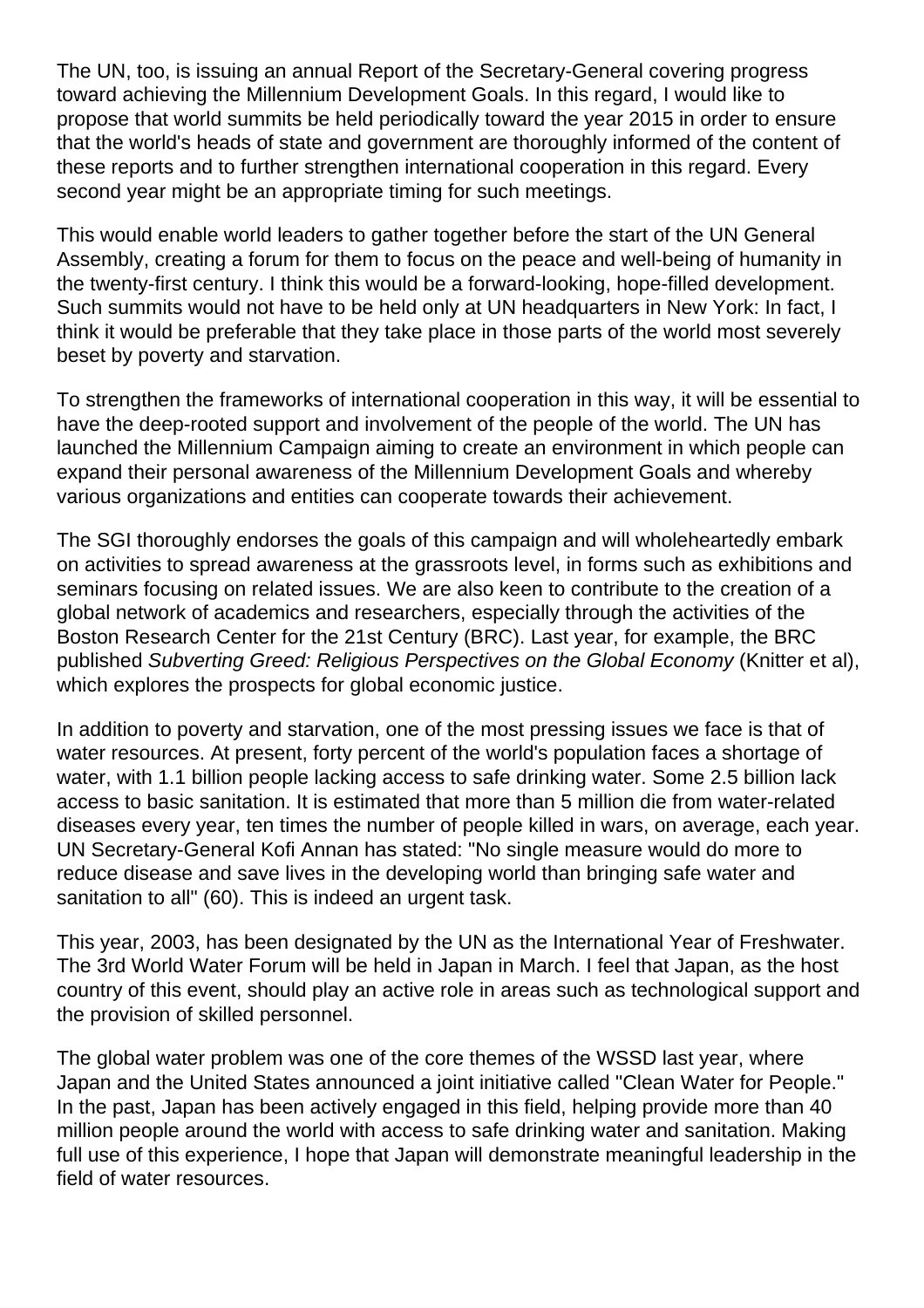#### **Education for All**

Along with disarmament and development, the third challenge for human security is that of creating a global society in which all people have access to education. Education not only enables us to live fulfilled lives; it is also the bedrock foundation of any effort to build a culture of peace. In entrenched, multigenerational conflicts such as the Israeli-Palestinian problem, the only viable hope for solution lies in a sustained program of education for the young.

At the World Conference on Education for All held in Thailand in 1990, it was resolved that the provision of basic education to all people was a core goal for international society. Since that resolution, there has been progress in raising the proportion of children of primary school age enrolled in education. Nevertheless, even today more than 100 million children are denied access to primary education, and nearly 1 billion adults, two-thirds of them women, are illiterate.

These problems were highlighted at the special session of the UN General Assembly on Children in May last year and at the G8 Summit in June. The goals of securing universal basic education and equal education for girls were strongly reaffirmed at these meetings.

To promote these aims, the United Nations Educational, Scientific and Cultural Organization (UNESCO) is coordinating a campaign under the title "Education for All." In addition, this year marks the start of the United Nations Literacy Decade (2003-2012).

This target of Education for All is in line with the thinking of Tsunesaburo Makiguchi, the first president of the Soka Gakkai and the founder of value-creating education. Indeed, Makiguchi dedicated his life to enabling individuals and society to truly benefit from education. As I have referred to many times over the years in these proposals, in *Jinsei chirigaku* (The Geography of Human Life) Makiguchi urged international society to enter an age of "humanitarian competition," where the aim is to cultivate the spirit of global citizenship and strive for the mutual happiness and benefit of self and other (2: 398-401). At the same time, Makiguchi himself was one of the pioneers of the effort to extend the scope of humanistic education in Japan through the education of women and the establishment of lifetime education. He promoted correspondence courses for women during the turbulent years of the Russo-Japanese War (1904-05) and, on numerous occasions, proposed a half-day education system where students would engage in formal study for half the day and have access to practical experience in the workplace during the other, emphasizing the importance of building a society centered on lifetime learning (*Soka* 6: 207-32; Shiohara 252-59).

Josei Toda, the second president and also an educator, was likewise involved in distance learning, while I myself, in line with the spirit of these two great predecessors, have promoted a distance learning program from the initial planning stages of Soka University. Soka University's Division of Correspondence Education became a reality in 1976 and now has one of the largest enrollments in Japan as well as the highest graduation rate.

Building on the traditions established since the time of Makiguchi, the SGI has consistently been active in efforts to promote basic education. For example, youth members in Japan have regularly supported UNESCO's literacy campaigns in various countries of the world.

To name just one example of our worldwide activities in this regard, volunteers from the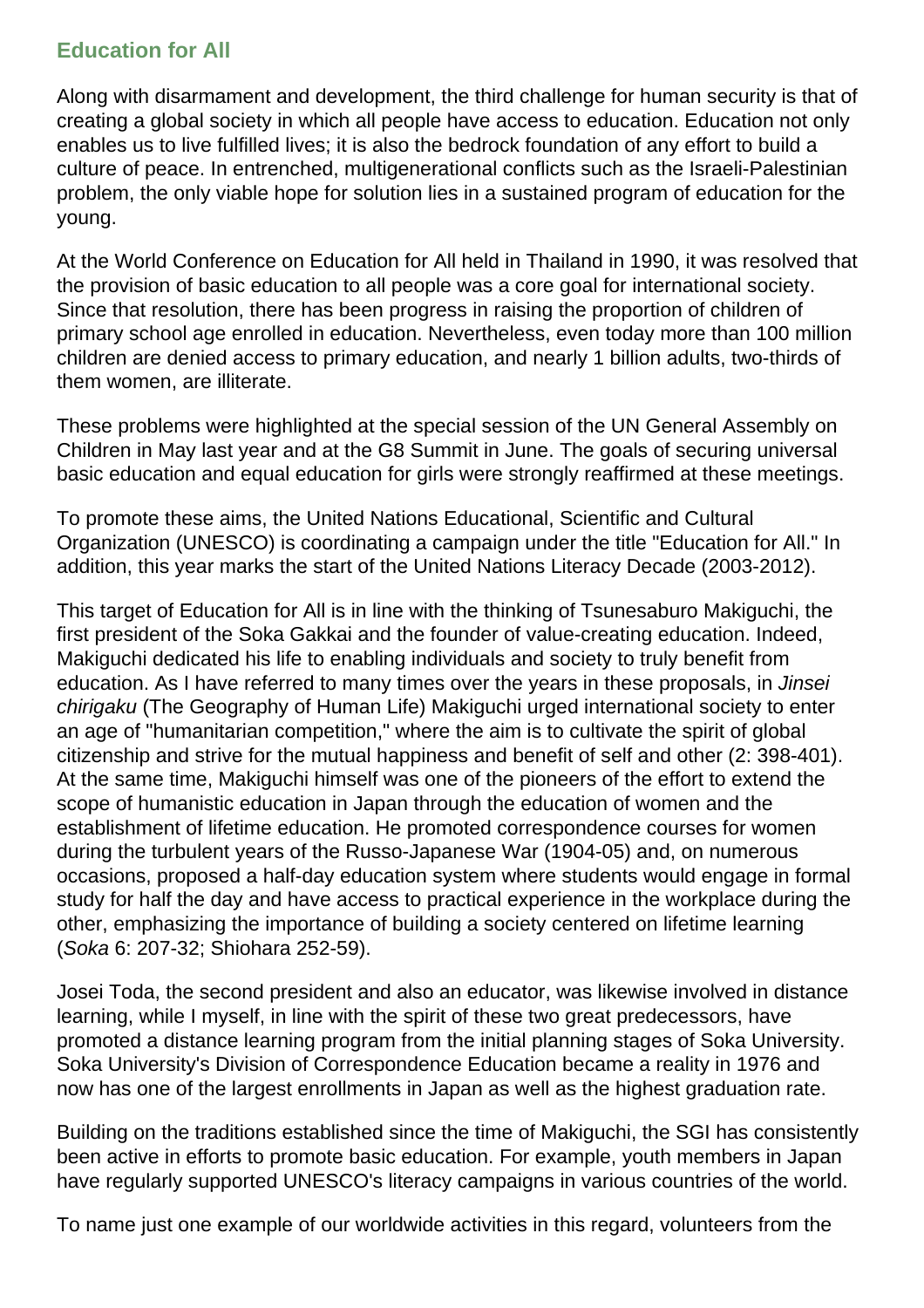Educators Division of Brazil SGI have, since 1987, offered literacy education for a wide cross section of age ranges (Ivamoto). These efforts have been officially accredited by the Brazilian Ministry of Education.

### **The Power of Each Individual**

Alongside literacy education, which aims to enhance basic reading and writing skills, in recent years there has been growing awareness of the need for a new form of humanistic education, education that encourages creative coexistence with the natural environment and which fosters a culture of peace.

Recognizing this, we in the SGI proposed the designation of a Decade of Education for Sustainable Development during the preparatory process for the WSSD. This proposal, aimed at promoting education for the sake of building a sustainable global society, was also incorporated in the summit's action plan. In December 2002, the UN General Assembly adopted a resolution formally proclaiming the decade, which will start in the year 2005.

Environmental education, like peace education and human rights education, must be at the heart of a new vision of humanistic education. By promoting the kind of education that empowers all people in their active quest for happiness and a better future, we can establish the foundations for a new era of hope in the twenty-first century.

The SGI has for many years been engaged in awareness-building activities about environmental issues. An exhibition on the environment and development, for example, was launched at the Rio Earth Summit in 1992 and has since been shown in numerous venues around the world. We are determined to continue to promote environmental education on a global scale.

We are committed to assuring the success of these decades for literacy and sustainability education, providing maximum support in cooperation with relevant UN agencies and NGO partners.

I believe that a pillar of environmental education must be the Earth Charter, which was drafted through the efforts of the Earth Council and for which we have consistently provided support. The Earth Charter reads, in part:

As never before in history, common destiny beckons us to seek a new beginning. Such renewal is the promise of these Earth Charter principles. ... This requires a change of mind and heart. It requires a new sense of global interdependence and universal responsibility.

In finding solutions to environmental problems and the myriad other issues facing our world, what is most essential is that each individual embrace this sense of responsibility and proactive commitment.

In 2002, the SGI cooperated in the production by the Earth Council of the documentary, *A Quiet Revolution*. This film spotlights the human drama of individuals around the world who have taken action to address environmental issues: citizens confronting a chronic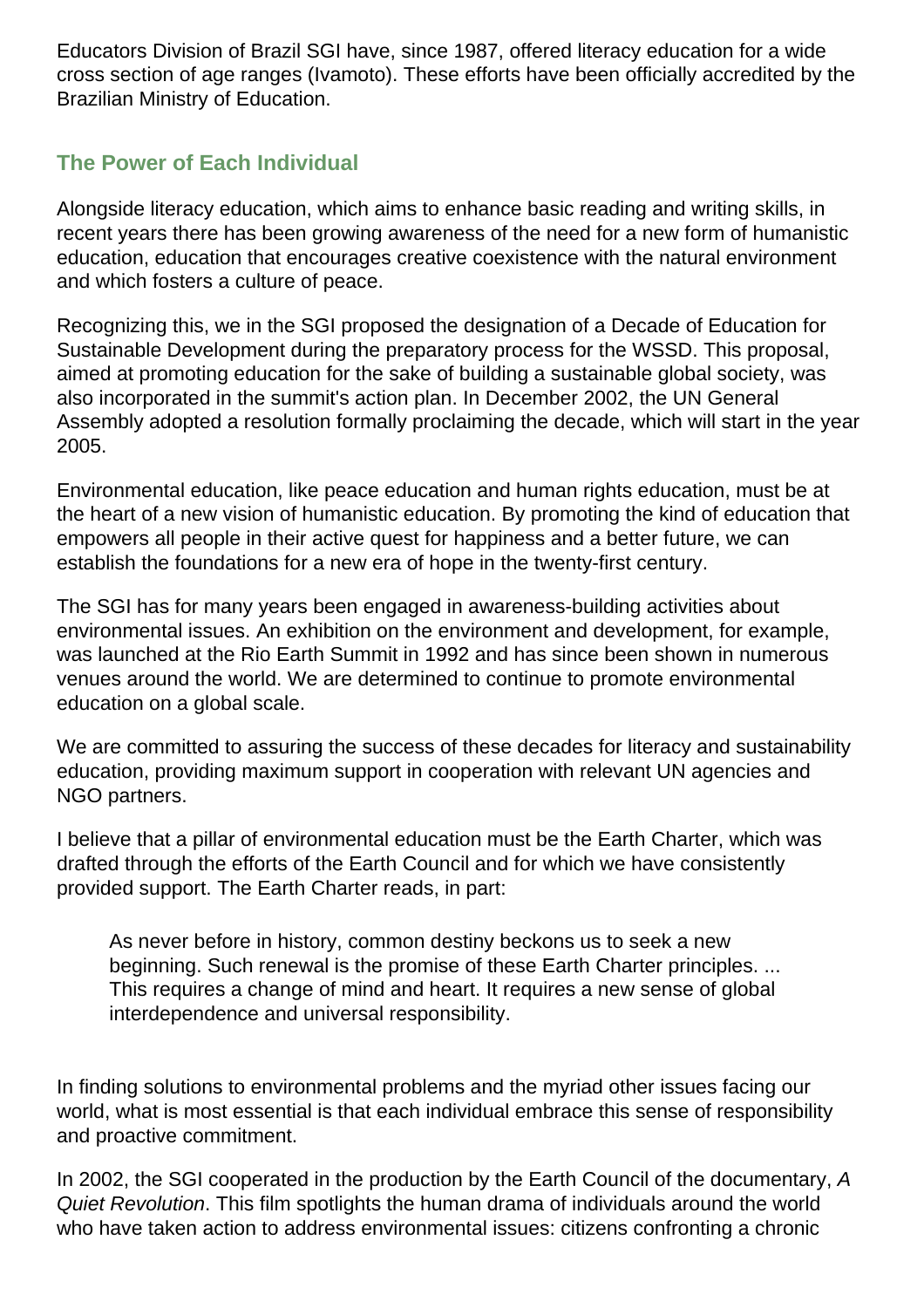water shortage in Nimi Village in India, taking action to deal with the pollution of Zemplinska Sirava Lake in Slovakia and combating desertification in Kenya. This is striking proof that each individual has the ability to make a difference.

In any age it is individuals of indomitable conviction, courage and passion who have overcome the seemingly impossible to set in motion the forces of historical change.

But society today is pervaded by a sense of powerlessness--"What can I, a single individual, hope to achieve?"--and hopelessness--"Whatever I do, nothing will change..." Doubts gnaw away at our hearts. Even the bravest lose hope faced with reality, and our world closes in upon us. This, surely, is the fundamental evil of our times.

In my dialogue with Dr. David Krieger, president of the Nuclear Age Peace Foundation, the empowerment of the individual became one of our central themes. He suggested we need to extrapolate from Einstein's theory of relativity to find a new theorem for peace. Just as science revealed the enormous amount of energy contained within even a single particle of matter, we must now awaken to the fact that the inner determination within each individual's life at every moment contains the power to change the world (271).

I am convinced that the movement for human revolution pursued by the members of the SGI offers one proof of this theorem.

We cannot remain passive in the face of these severe realities. Rather, we should open ourselves to the limitless power, the unstoppable dynamic of change, that is created when awakened people unite and act together. It is in proving this truth that humanity in the twenty-first century can fulfill its mission.

#### **List of Works Consulted**

#### **Books**

Goethe, Johann Wolfgang von. *Faust: A Tragedy*. Trans. Walter Arndt. Ed. Cyrus Hamlin. New York: Norton, 1976.

Hemingway, Ernest. *The Old Man and the Sea*. London: Camelot, 1957.

Henderson, Hazel and Daisaku Ikeda. *Chikyu taidan: Kagayaku josei no seiki e* [A Global Dialogue: For a Brilliant Century of Women]. Tokyo: Shufunotomosha, 2003.

Ikeda, Daisaku. *A Lasting Peace: Collected Addresses of Daisaku Ikeda*. Vol. 1. New York: Weatherhill, 1981.

---. "An Ethos of Symbiosis." *A New Humanism: The University Addresses of Daisaku Ikeda*. New York: Weatherhill, 1996. 140-50.

James, William. *Essays in Religion and Morality*. Cambridge: Harvard UP, 1982.

Knitter, Paul F. and Chandra Muzaffar, ed. Subverting Greed: *Religious Perspectives on the Global Economy*. New York: Orbis, 2002. Published in association with Boston Research Center for the 21st Century.

Krieger, David and Daisaku Ikeda. *Kibo no sentaku* [Choose Hope]. Tokyo: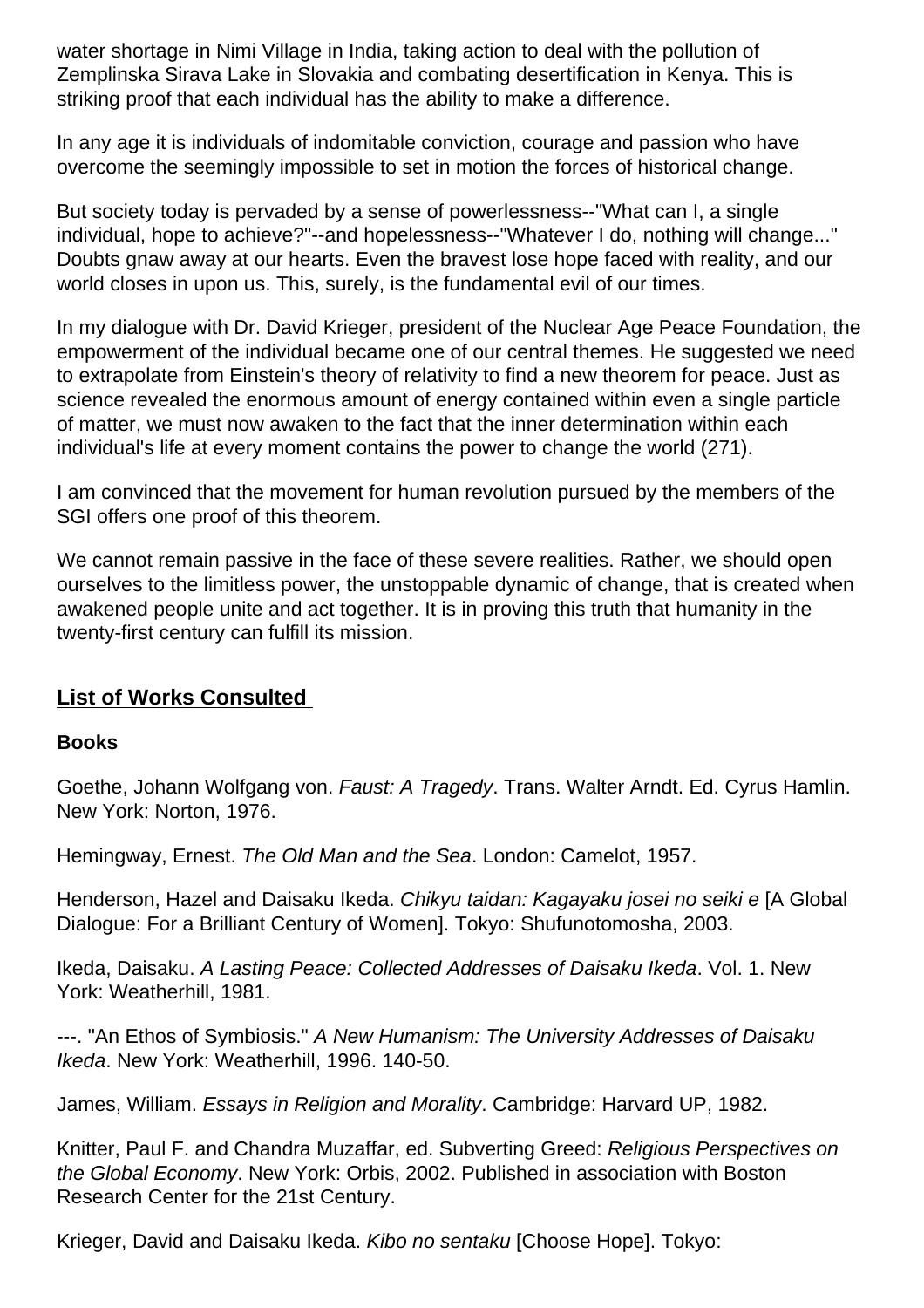Kawadoshoboshinsha, 2001.

See also: Krieger, David and Daisaku Ikeda. *Choose Hope: Your Role in Waging Peace in the Nuclear Age*. Trans. Richard L. Gage. Santa Monica: Middleway, 2002.

Lawrence, D. H. *Apocalypse*. London: Heinemann, 1931.

Makiguchi, Tsunesaburo. *Jinsei chirigaku* [The Geography of Human Life]. *Makiguchi Tsunesaburo zenshu* [Complete Works of Tsunesaburo Makiguchi]. Vols. 1-2. Tokyo: Daisan Bunmeisha, 1983.

See also: Makiguchi, Tsunesaburo. *A Geography of Human Life*. Trans. Katsusuke Hori et al. Ed. Dayle M. Bethel. San Francisco: Caddo Gap, 2002.

---. *Soka kyoikugaku taikei* [The System of Value-Creating Pedagogy]. *Makiguchi Tsunesaburo zenshu* [Complete Works of Tsunesaburo Makiguchi]. Vols. 5-6. Tokyo: Daisan Bunmeisha, 1983.

See also: Makiguchi, Tsunesaburo. *Education for Creative Living: Ideas and Proposals of Tsunesaburo Makiguchi*. Trans. Alfred Birnbaum. Ed. Dayle M. Bethel. Ames: Iowa State UP, 1989.

Michelet, Jules. *The Bible of Humanity*. Trans. Vincenzo Calfa. New York: J. W. Bouton, 1877.

See also: Michelet, Jules. *La Bible de l'humanité*. Paris: F. Chamerot, 1864.

Nichiren. *The Writings of Nichiren Daishonin*. Trans. and ed. Gosho Translation Committee. Tokyo: Soka Gakkai, 1999.

---. *Nichiren Daishonin gosho zenshu* [The Complete Works of Nichiren Daishonin]. Ed. Nichiko Hori. Tokyo: Soka Gakkai, 1952.

Nye, Joseph S., Jr. *The Paradox of American Power: Why the World's Only Superpower Can't Go It Alone*. New York: Oxford UP, 2002.

Ortega y Gasset, José. *The Revolt of the Masses*. Authorized trans. New York: Norton, 1957.

---. *Meditations on Quixote*. Trans. Evelyn Rugg and Diego Marín. New York: Norton, 1961.

Pascal, Blaise. *Pensées*. Trans. W. F. Trotter. Chicago: Encyclopedia Britannica, 1952.

Reich, Robert B. *The Future of Success*. New York: Knopf, 2001.

Stiglitz, Joseph E. *Globalization and Its Discontents*. New York: Norton, 2002.

Tocqueville, Alexis de. *Democracy in America*. Vol. 2. 1839. Trans. Henry Reeve. Rev. Francis Bowen. Ed. Phillips Bradley. New York: Vintage, 1990.

Toynbee, Arnold and Daisaku Ikeda. *Choose Life: A Dialogue*. 1976. New York: Oxford UP, 1989.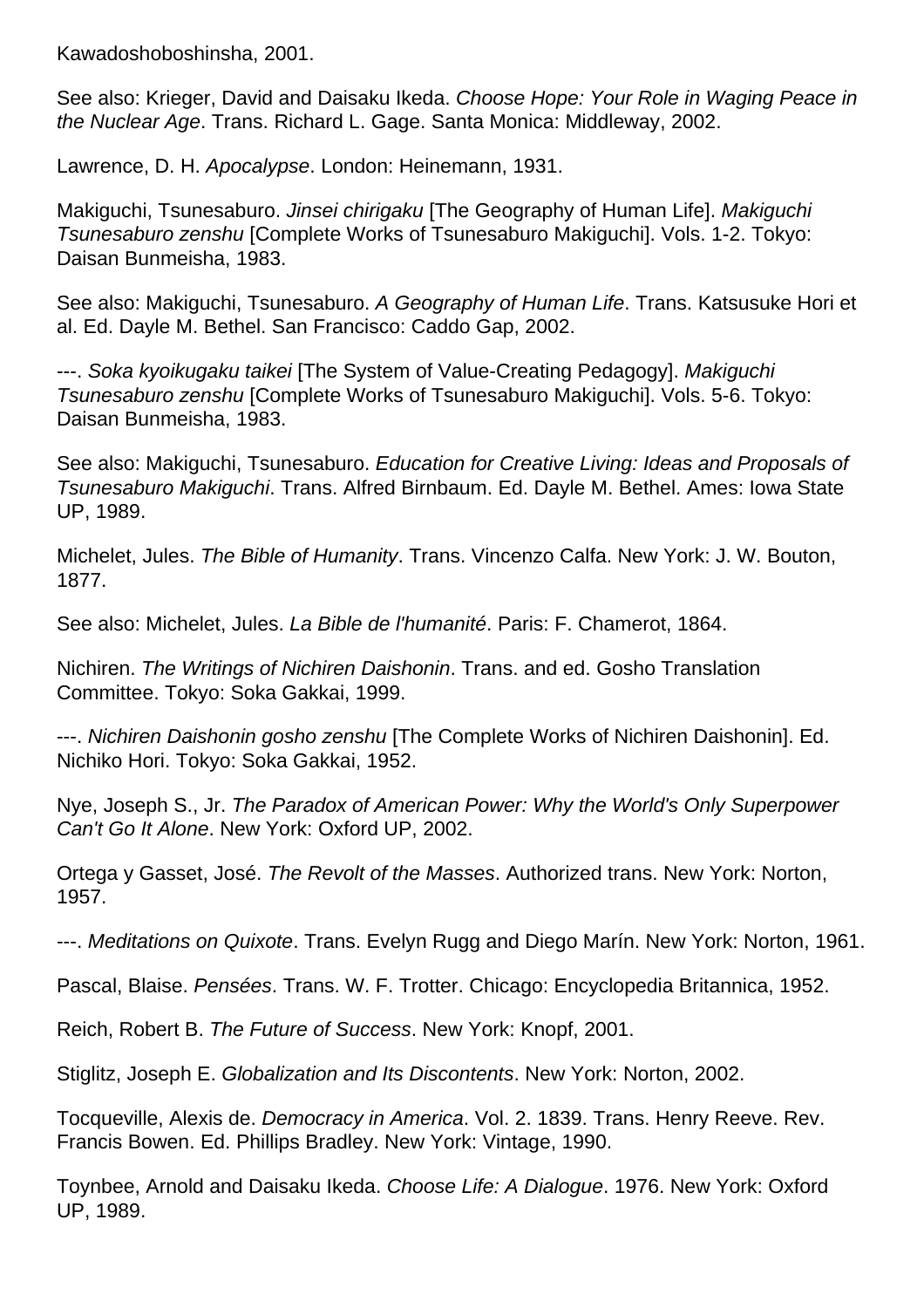Weber, Max. "Politics as a Vocation." *Essays in Sociology*. Trans. and ed. H. H. Gerth and C. Wright Mills. New York: Oxford UP, 1946.

### **Articles**

"Cuba Announces Intention to Join NPT." News Review. *Disarmament Diplomacy* 67 (2002). 20 Jan. 2003 <<http://www.acronym.org.uk/dd/dd67/67nr05.htm>>.

"'Doomsday Clock' Moves Two Minutes Closer to Midnight." *Bulletin of the Atomic Scientists*. 27 Feb. 2002. 20 Jan. 2003.

Galbraith, John Kenneth. "Nihon no saisekkei" [Redesigning Japan]. *Nihon Keizai Shinbun* 3 Jan. 2003, morning ed.: 27.

Ivamoto, Dirce. "Implementing Value-Creating Education in Brazil." *SGI Quarterly* Jan. 2000. Soka Gakkai International home page. 19 Jan. 2003 <[http://sgi.org/english/Features/](file:///F:/www/sgi/english/Features/quarterly/0001/perspective.htm) [quarterly/0001/perspective.htm>](file:///F:/www/sgi/english/Features/quarterly/0001/perspective.htm).

Miyamoto, Yuji. "Beikoku no 'ikkokushugi' to Nihon no kakugunshuku seisaku" [American Unilateralism and Japanese Nuclear Disarmament Policy]. *Ronza* Apr. 2002: 120-29.

Mushakoji, Kinhide, ed. and trans. "Ningen anzen hosho nitsuiteno kokaishokan" [Open Letter on Human Security]. *Sekai* May 2002: 187-98.

Nye, Joseph S. "Gurobaru johokajidai ni koso towareru gaiko no chikara" [Diplomatic Capacities Are Called into Sharp Question in a Global Information Age]. *Gaiko Forum* Jan. 2002: 15-16.

Shiohara, Masayuki. "Makiguchi Tsunesaburo wa joshi kyoiku no senkakusha datta" [Tsunesaburo Makiguchi Was a Pioneer of Women's Education]. *Ushio* Jun. 2001: 252-59.

Wolfensohn, James D. "Hinkon towa arayuru kikai to songen ga ubawarerukoto" [Poverty Robs People of Opportunity and Dignity]. *Sekai* Jan. 2002: 275-81.

Yamazaki, Masakazu. "Kotoba--Aihiman o toraeta otoko" [Words: The Man Who Captured Eichmann]. *Chuokoron* Aug. 2002: 292-342.

#### **Intergovernmental Documents and Instruments**

ABM: Treaty between the United States of America and the Union of Soviet Socialist Republics on the Limitation of Anti-Ballistic Missile Systems. 26 May 1972. *U.S. Department of State*. 27 Feb. 2003. [<http://www.state.gov/www/global/arms/treaties/abm/](http://www.state.gov/www/global/arms/treaties/abm/abm2.html) [abm2.html>](http://www.state.gov/www/global/arms/treaties/abm/abm2.html).

Annan, Kofi. We the Peoples: The Role of the United Nations in the 21st Century. New York: United Nations, 2000.

ASEAN Regional Forum (ARF). *Australian Department of Foreign Affairs and Trade*. 19 Jan. 2003 [<http://www.dfat.gov.au/>](http://www.dfat.gov.au/).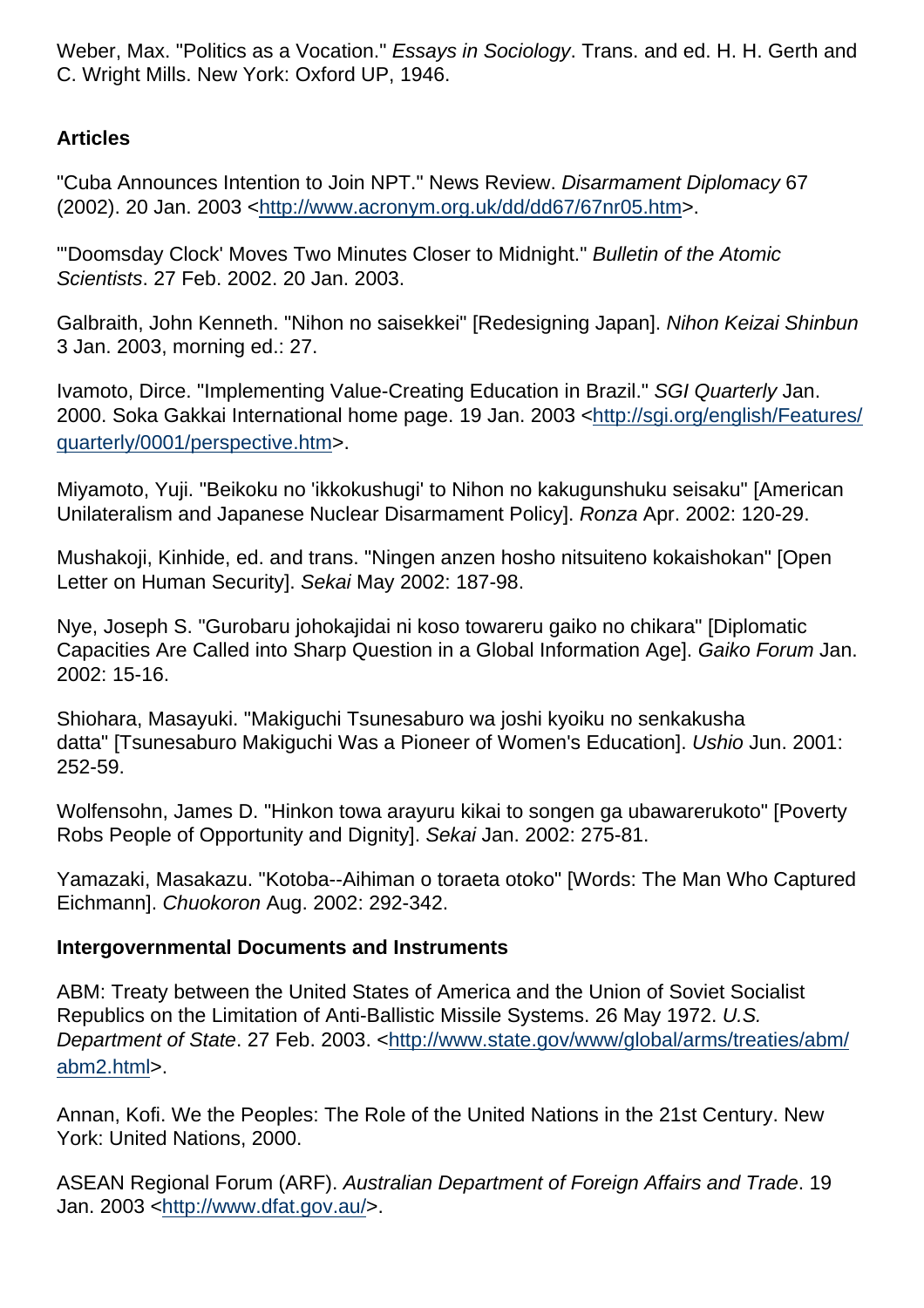CTBT: Comprehensive Nuclear-Test-Ban Treaty. *Preparatory Commission for the CTBT Organization*. 26 Feb. 2003 [<http://www.ctbto.org/treaty/treaty\\_text.pdf>](http://www.ctbto.org/treaty/treaty_text.pdf).

G8 Information Centre. A New Focus on Education for All. Government of Canada, Kananaskis Summit. 26 Jun. 2002. *University of Toronto G8 Information Centre*. 19 Jan. 2003 [<http://www.g7.utoronto.ca/summit/2002kananaskis/education.html>](http://www.g7.utoronto.ca/summit/2002kananaskis/education.html).

GEF: Global Environment Facility. Home page. 19 Jan. 2003 <<http://www.gefweb.org/>>.

"History of the Comprehensive Nuclear-Test-Ban Treaty (CTBT)." *Preparatory Commission for the CTBT Organization*. 19 Jan. 2003 [<http://www.ctbto.org/treaty/history.](http://www.ctbto.org/treaty/history.html) [html>](http://www.ctbto.org/treaty/history.html).

ICOC: Draft International Code of Conduct against Ballistic Missile Proliferation. Plenary Meeting of the Missile Technology Control Regime. Sep. 2001. Press Release. *SIPRI Projects*. 27 Feb. 2003 <[http://projects.sipri.se/expcon/drafticoc.htm>](http://projects.sipri.se/expcon/drafticoc.htm).

Japan. Ministry of Foreign Affairs. "Clean Water for People: A United States-Japan Partnership to Provide Safe Water and Sanitation to the World's Poor." Home page. 19 Jan. 2003 [<http://www.mofa.go.jp/policy/environment/wssd/2002/document/us.html>](http://www.mofa.go.jp/policy/environment/wssd/2002/document/us.html).

Joint Declaration on the Denuclearization of the Korean Peninsula. 19 Feb. 1992. *Federation of American Scientists*. 20 Jan. 2003 <[http://www.fas.org/news/](http://www.fas.org/news/dprk/1992/920219-D4129.htm) [dprk/1992/920219-D4129.htm](http://www.fas.org/news/dprk/1992/920219-D4129.htm)>.

Kyoto Protocol to the United Nations Framework Convention on Climate Change. Kyoto [Japan]. 11 Dec. 1997. *UNFCCC*. 3 Mar. 2003 <<http://unfccc.int/resource/convkp.html>>.

Mongolia's NWFS: "Mongolia's International Security and Nuclear-weapon-free Status (NWFS)." *United Nations Regional Centre for Peace and Disarmament*. 19 Jan. 2003

Moscow Treaty: U.S.-Russia Strategic Offensive Reductions Treaty. 24 May 2002. *U.S. Department of State*. 20 Jan. 2003 [<http://www.state.gov/p/eur/rls/or/2002/10471.htm>](http://www.state.gov/p/eur/rls/or/2002/10471.htm).

NATO. Statement by NATO Secretary General, Lord Robertson. *NATO On-line Library*. 2 Oct. 2001. 20 Jan. 2003 <[http://www.nato.int/docu/speech/2001/s011002a.htm>](http://www.nato.int/docu/speech/2001/s011002a.htm).

NPT: Treaty on the Non-Proliferation of Nuclear Weapons (1968). U.N.T.S. No. 10485, vol. 729, pp. 169-75. *International Atomic Energy Agency*. 26 Feb. 2003 <[http://www.iaea.](http://www.iaea.or.at/) [or.at](http://www.iaea.or.at/)>.

Roosevelt, Eleanor. "In Your Hands: A Guide for Community Action for the Tenth Anniversary of the Universal Declaration of Human Rights." United Nations, New York. 27 Mar. 1958. *Universal Declaration of Human Rights Anniversary*. 19 Feb. 2003 <[http://www.](http://www.udhr.org/history/inyour.htm) [udhr.org/history/inyour.htm](http://www.udhr.org/history/inyour.htm)>.

Treaty for the Prohibition of Nuclear Weapons in Latin America and the Caribbean (Treaty of Tlatelolco). *OPANAL*. 27 Feb. 2003 <[http://www.opanal.org/opanal/Tlatelolco/Tlatelolco](http://www.opanal.org/opanal/Tlatelolco/Tlatelolco-i.htm)[i.htm>](http://www.opanal.org/opanal/Tlatelolco/Tlatelolco-i.htm).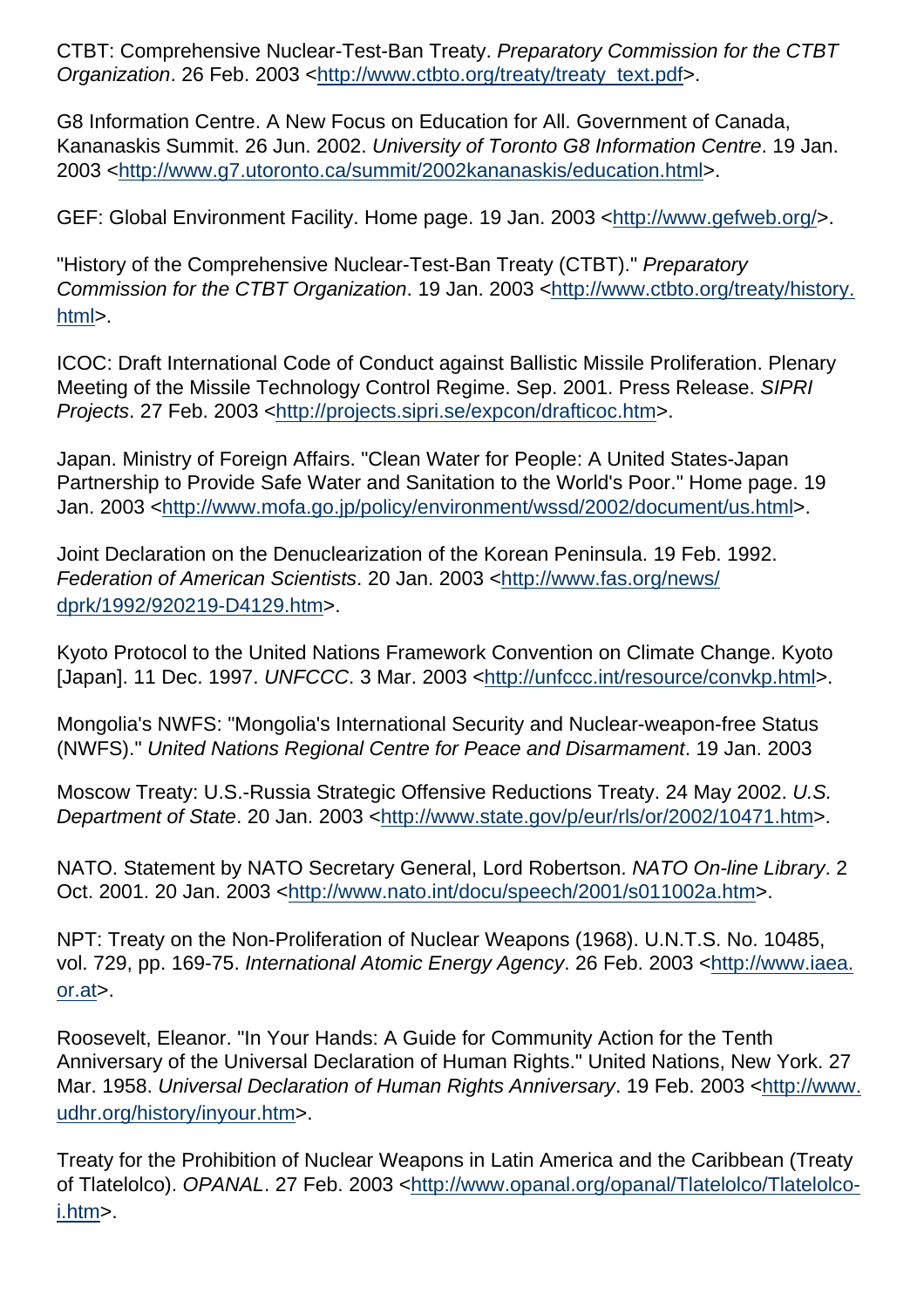See also: *UNOG*. 4 Mar. 2003.

United Nations. 2000 Review Conference of the Parties to the Treaty on the Non-Proliferation of Nuclear Weapons. Final Document. NPT/CONF.2000/28.

---. "Environment and Sustainable Development: Implementation of Agenda 21 and the Programme for the Further Implementation of Agenda 21." A/57/532/Add.1. New York: United Nations, 12 Dec. 2002.

---. General Assembly. A World Fit for Children. Document adopted by the General Assembly Annexed to the Resolution. A/RES/S-27/2. New York: United Nations, 10 May 2002.

---. ---. Further Actions and Initiatives to Implement the Beijing Declaration and Platform for Action. Resolution adopted by the General Assembly. A/RES/S-23/3. New York: United Nations, 16 Nov. 2000.

---. ---. Resolution United Nations Literacy Decade. Resolution adopted by the General Assembly. A/RES/56/116. New York: United Nations, 19 Dec. 2001.

---. ---. Resolution Proclaiming 2003 International Year of Freshwater. Resolution adopted by the General Assembly. A/RES/55/196. New York: United Nations, 19 Dec. 2000.

---. "Implementation of the United Nations Millennium Declaration." Report of the Secretary-General. A/57/270. New York: United Nations, 31 Jul. 2002.

---. "International Year of Freshwater 2003." Department of Economic and Social Affairs. Division of Sustainable Development. *United Nations*. 19 Jan. 2003 <[http://www.un.org/](http://www.un.org/events/water/brochure.htm) [events/water/brochure.htm](http://www.un.org/events/water/brochure.htm)>.

---. "Secretary-General, In Address to 'Women 2000' Special Session, Says Future of Planet Depends upon Women." Press Release. SG/SM/7430 WOM/1203. New York: United Nations. 5 Jun. 2000.

---. Security Council. Resolution 1325 (2000). Resolution adopted by the Security Council. S/RES/1325. New York: United Nations, 31 Oct. 2000.

---. Preparatory Committee for the 2005 Review Conference of the Parties to the Treaty on the Non-Proliferation of Nuclear Weapons. NPT/CONF.2005/PC.I/21. New York, 8-19 Apr. 2002.

---. Rome Statute of the International Criminal Court. U.N.Doc.A/CONF.183/9. 17 Jul. 1998. *United Nations*. 27 Feb. 2003 <<http://www.un.org/law/icc/statute/romefra.htm>>.

UNDP. *Human Development Report 2002: Deepening Democracy in a Fragmented World*. New York: Oxford UP, 2002.

---. "Millennium Development Goals." *United Nations Development Programme*. 19 Jan. 2003 [<http://www.undp.org/mdg/>](http://www.undp.org/mdg/).

---. "United Nations General Assembly Creates World Solidarity Fund." Press Release. 20 Dec. 2002. *United Nations Development Programme*. 19 Jan. 2003 [<http://www.undp.org/](http://www.undp.org/)